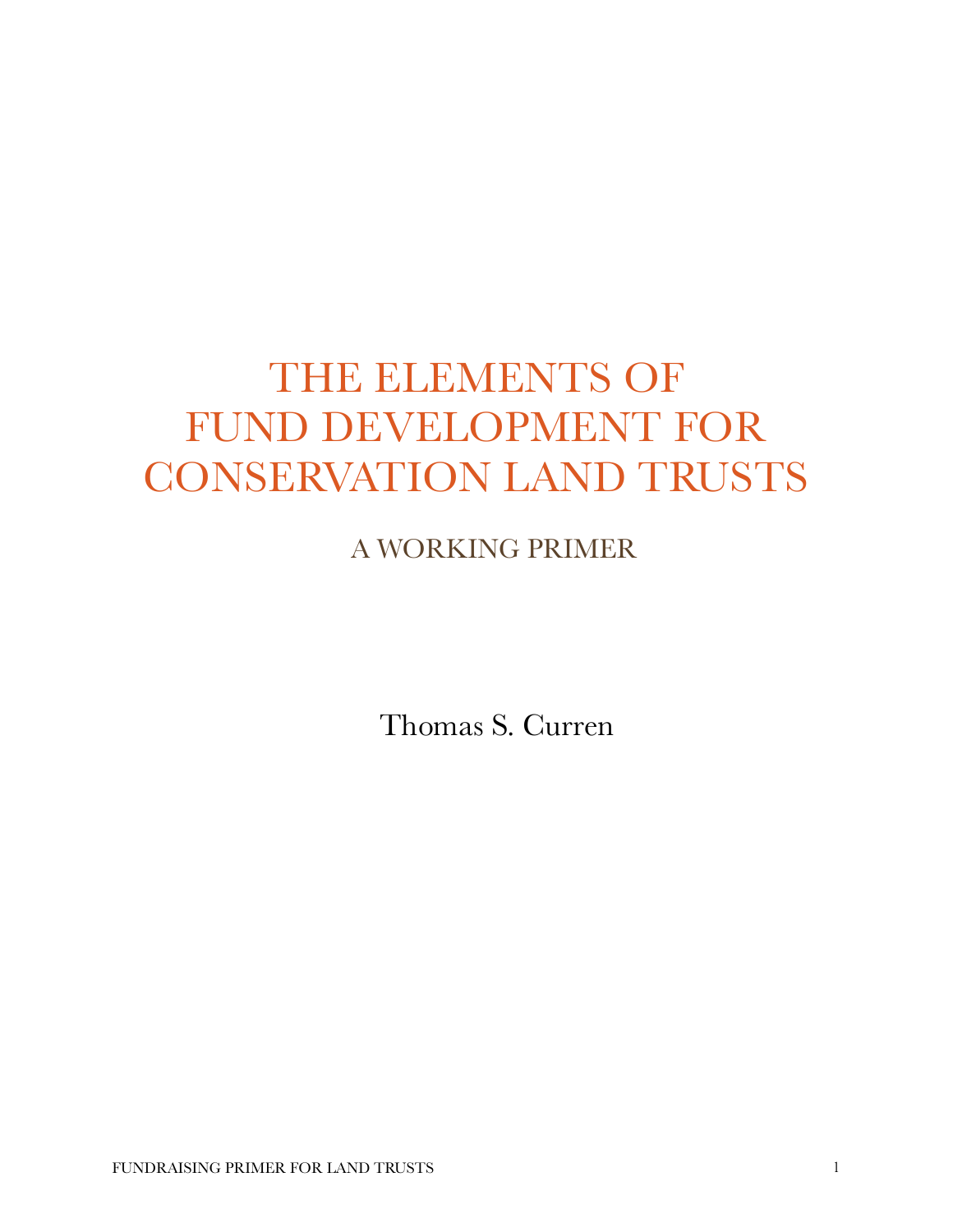# The Elements of Fund Development for Conservation Land Trusts

#### INTRODUCTION

I once heard a prominent and somewhat self-important person in a large city voice an interest in working with powerful and well-known conservation organizations of the sort that are readily identified by their initials alone. "Although I'm sure they do a good job, I'm not really interested in the little land trusts. I want to put my attention where the real action is." I found a way to politely disagree with her assessment; we parted friends but I was sure that I wouldn't be doing much work with her for the simple reason that I could not have disagreed more deeply with her premise. The big-monogram organizations will always play a vital role, but their trajectories may have risen steepest back in the days when some of our greatest political leaders were conservationists like Theodore Roosevelt and FDR, leaders who happened, also, to be well-known by their initials.

To a great degree since the latter part of the 20th century, and certainly in New England and the Northeast, it is the small, community-based land trusts who have succeeded in accomplishing some of the most dramatic and impactful achievements in land protection. Time and again, we have seen great things happen in conservation through the simple dedication and agency of private citizen-volunteers whose work commenced with the conviction that "something needs to be done!" In northern Maine, a group of volunteers supported by a single young staff person initiated a conservation effort that, to date, has preserved almost 400,000 acres of key waterfront and forested wildlife habitat. A group in central New Hampshire secured a \$6,000,000 property with a downpayment of \$10,000… and completed the raising of the acquisition and endowment funds within a threeyear period, using only private donations. Along the lower Connecticut River, thousands of acres have been protected in a few decades by a group of land trusts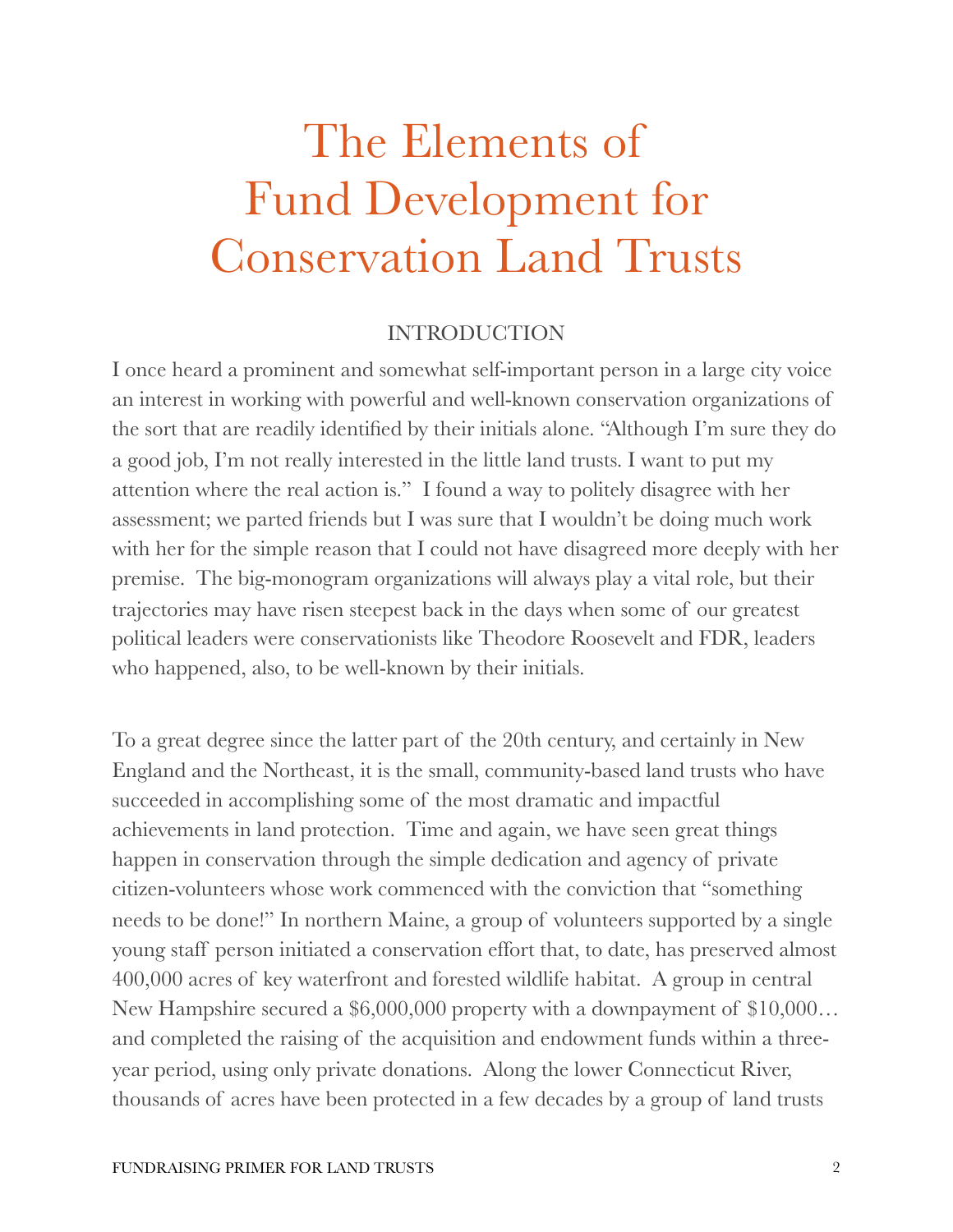run entirely by volunteers. These accomplishments, and scores of others that could be cited, not only protected key wildlife habitat but they also provided a lasting voice for the conservation beliefs of ordinary local citizens and their communities. This work has been done with an absolute minimum of bureaucracy. The amount of volunteer energy devoted to these groups makes them some of the most efficient and best-leveraged conservation organizations in the world.

As we mature, our work becomes as much about preserving our volunteer organizations as it does about preserving our lands. We have made promises in perpetuity for the benefit of our wildlife and our human communities, work that we want to continue on into the future. For those of us who do not have an unlimited number of miles to go before we sleep (or at least we indulge ourselves in a nap), it is important that we go about the businesses of securing our work for the long run. In addition to identifying resources to protect new lands, the perpetuation of your work is the goal of these exercises.

## MISSION AND AWARENESS

In the beginning, God made heaven and earth; our conservation work begins when we feel, and then articulate, a founding mission for ourselves and our organizations. Everything you decide to do (and not do) will need to flow from a simple and coherent credo that you and your teammates craft as a statement of your guiding principles. There is no single blueprint for a mission statement, but yours should be crafted to be inclusive, to be incisive and easily communicated, and to be visited regularly. This "reason to believe" will tend to define your activities; it will attract the consideration of new supporters and volunteers, and it will largely determine who"signs on" with you and who chooses not to do so.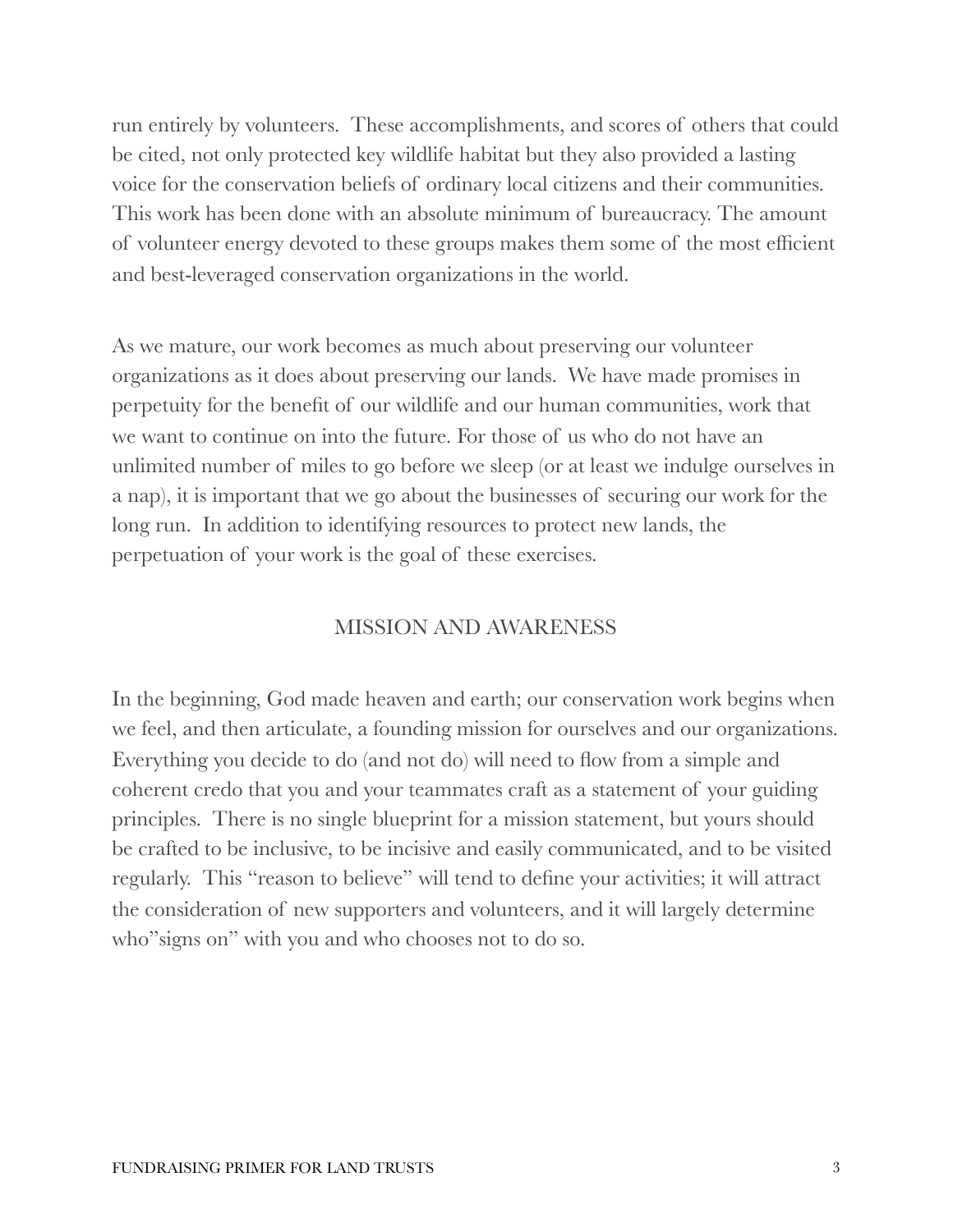#### THE THREE DEVELOPMENT FUNCTIONS

Hundreds of pages can be written about the nuts and bolts of fund development, but the short form definition of the function starts with a few calculations about ways and means. How much money will you need in the coming year to support your operating budget? The answer to that question is the definition of your annual fund goal. How much money might you need to preserve new lands in the near term, either through covering acquisition costs such as surveys, title searches, and new trail work, or, possibly the purchase of easements or fee lands? Those are your capital needs. And finally, how large a restricted fund would you need to secure your annual costs in perpetuity through earned interest alone? That is your endowment fund goal.

I would encourage you to think of your financial lives in these terms, and, what is equally if not more important, to begin to orient your donors and supporters to them as well. The tendency is to focus on the "checking account balance" of the annual fund and, episodically, on the "big ticket purchase" of a capital campaign. But you will function best if you perceive these three development categories as interrelated and constant, and see that they tend to support, rather than negate each other, in your own minds as well as those of your supporters.

#### INTERNAL STRUCTURES AND RECORDING REQUIREMENTS

As non-profit, mission-based organizations, we function under different rules and roles from either government or businesses. On the chess board of enterprise, we tend to be bishops rather than queens, knights, kings, or rooks. It is vital, for both reasons of ideals and good order, that we comply throughly and in a timely fashion with all state and Federal requirements as regards our charters, our finances, and our fund development. These vary from place to place and time to time, but it is incumbent upon all of us to have the correct licenses registrations, and inspection stickers on our vehicles before we venture forth out on the road!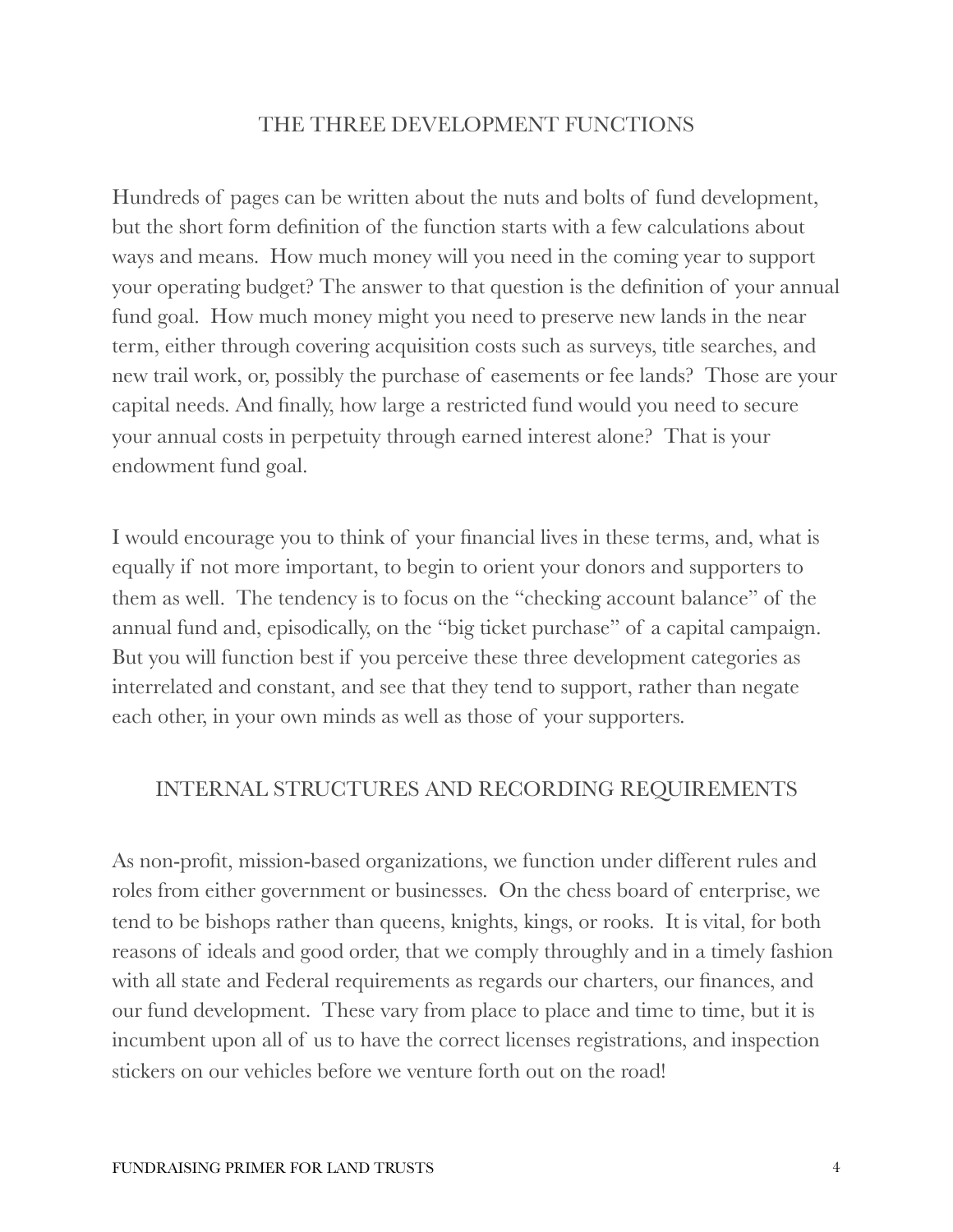## "MATCHMAKING" WITH VOLUNTEERS

Just as you determine your financial needs through a thorough and clear-eyed budgeting process, you will want to determine just what volunteer "jobs" you need to fill in order to function adequately. These can span an enormous variety of roles and tasks, from board membership to trail building, from wildlife identification to fundraising and everything in between. It is vital that you have written "volunteer job descriptions,"that you recruit and train people adequately, that you provide them with practical monitoring and support as well as ample gratitude, and that you are prepared to address problems effectively if and when they arise.

More than anything, even more than raising money, your ability to master the art of volunteer recruitment, training, and recognition, will determine your success as an organization.

## CULTIVATION OF SUPPORT

We are conditioned, in our society, to be reticent about discussions regarding money in public. Asking about money, or flaunting it, "just isn't done" in polite society. So, we bring a natural reticence to ask other people for money, either because we think it intrusive, or impolite, or just "too pushy."

It's important to recognize this, and to understand these sorts of reservations exist for good reasons. In fact, they are more than justified in cases where a person might take advantage of an acquaintance or a social connection to, for example, sell a car, or borrow money, or to seek private information for personal gain.

But, in this instance we are only asking that people consider doing what we ourselves are doing, that is, giving of time and treasure in support of a voluntary, desirable mission with demonstrated public community benefit. We are, in essence, wearing the sacred robes of our mission. We are making the effort to determine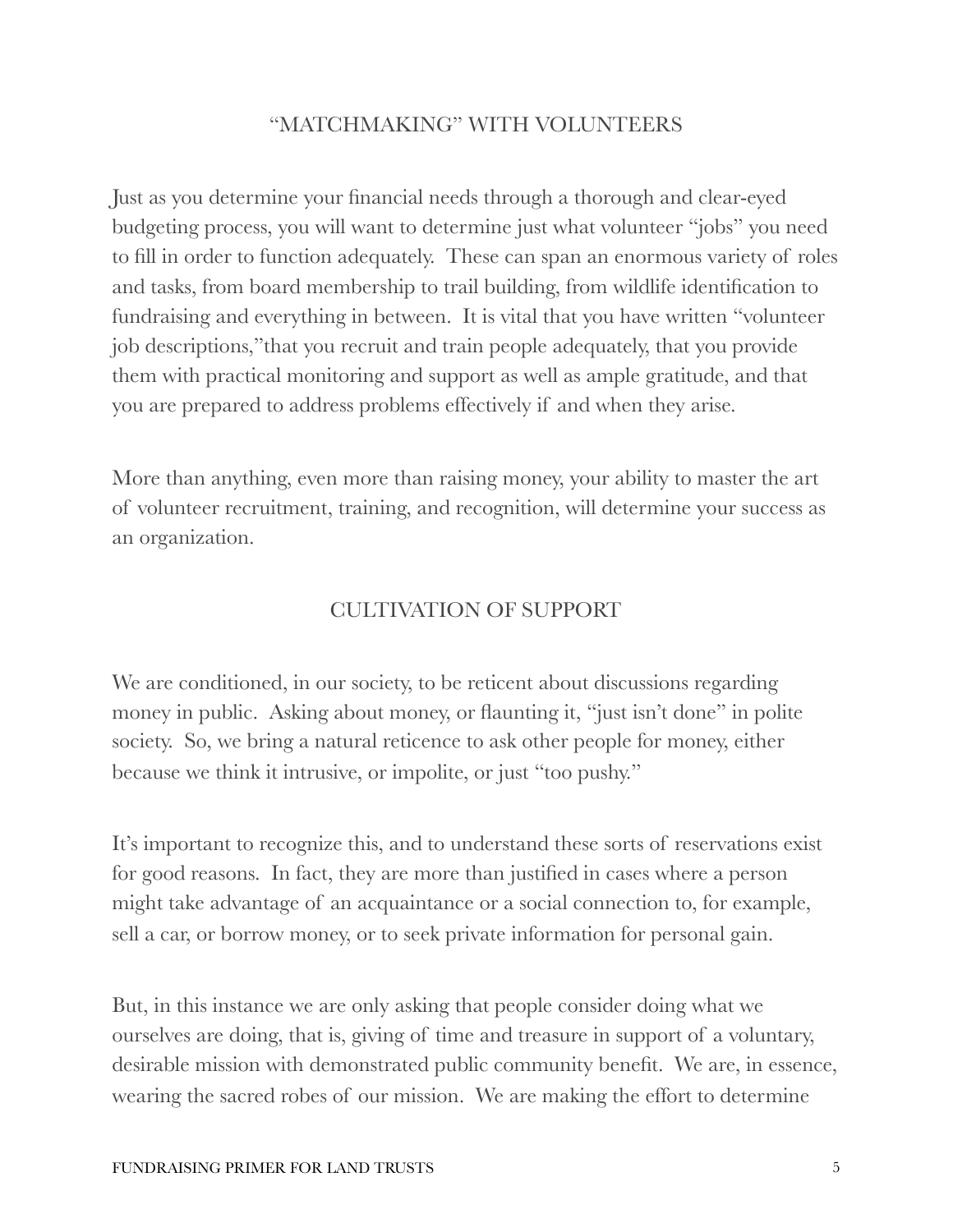what support is available in the community, and we are open to a cordial, polite acceptance of any and all responses. The legitimacy of our role here is not only defined by our mission, but also buttressed by our adherence to the "duty of loyalty" to one cause only at a time, and by our honoring confidentiality of our interactions.

It is important that we enter into the realm of personal fundraising without reservations or ambivalence…if we are not the right person to engage in this exercise, then another volunteer should be found who is comfortable doing this particular job. We should understand that we can never predict what the ultimate outcome of our request will be…either now or in the future. This is truly an example of where "doing the best you can do" is all you need to aim for. If you represent the organization well, both you and your mission will gain respect, no matter what the immediate result of your personal endorsement of your mission may be.

## PERPETUATION OF CULTURE AND RENEWAL OF LEADERSHIP

Yes, we are seeking to secure adequate funding to meet our conservation goals… but in effective fundraising we can be doing much more than that. We are "getting the word out" about our mission on a personal level. We are bearing witness to the style and substance of the dedicated fellowship that we are a part of. And we are, quietly and carefully, developing a community of relationship with the people who can take a leadership role in the future of the organization.

This is perhaps one of the least-understood aspects of fund development. In your personal conversations with people, you can learn so much about their interests, their capacities, and their ability to act as "team players." All too often, new board members are nominated just before an annual meeting with very little real insight as to the person's substance, style, and interests. If you are relying simply on evidence of financial wherewithal to define your board, you risk missing out on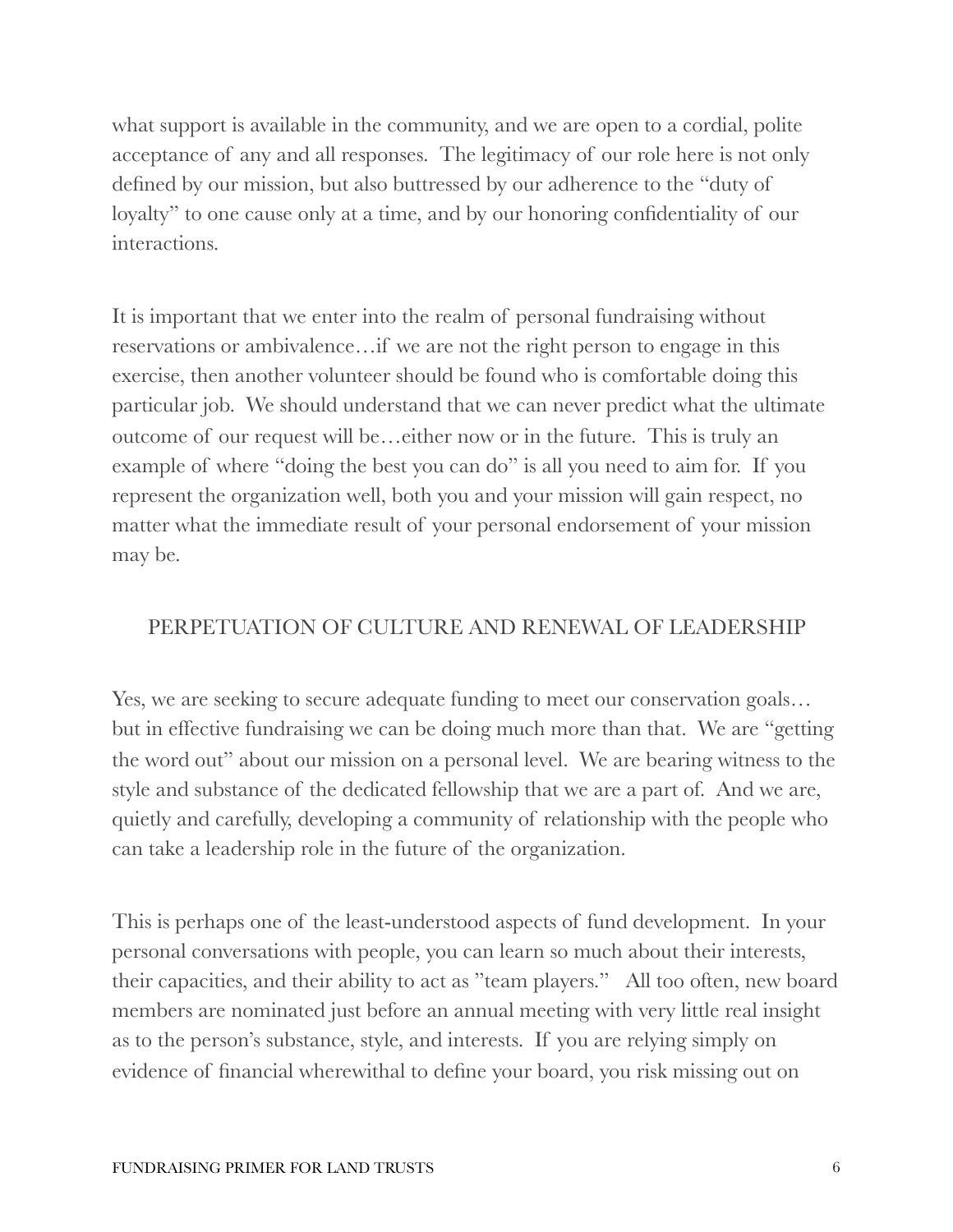building a cadre of dedicated, coordinated, effective teammates who act well together in the service of your mission.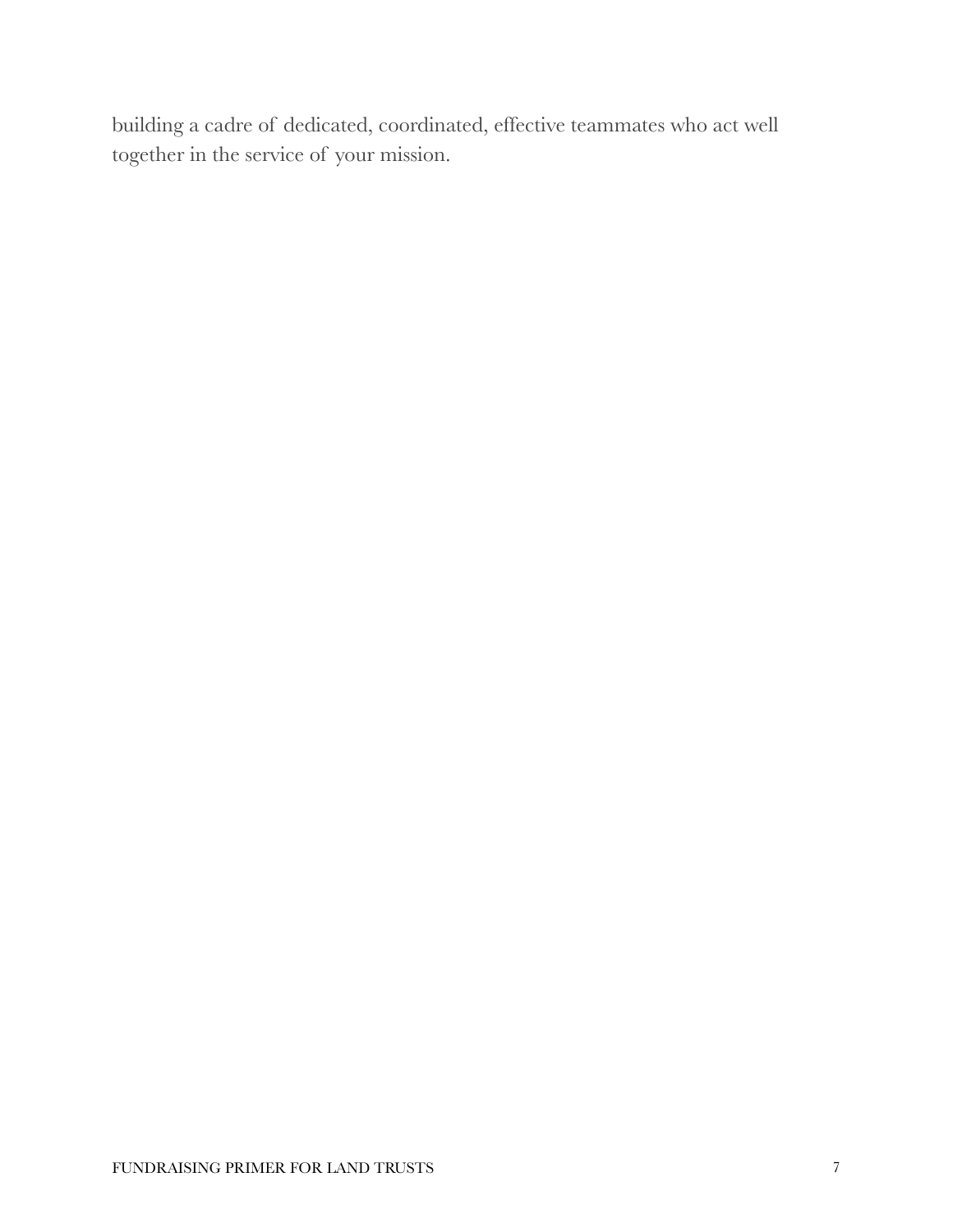## Cultivating Annual Support

## THE CASE FOR SUPPORT

Partly from custom, and partly due to the end-of-the-year deadline for taxdeductible contributions, the fourth quarter is when many non-profits motivate and secure the bulk of their donated funds for operations (your "checking account" for the coming year). Two components you should have at the ready are your *operating budget* for next year (how much will you need to "keep the trains running" in 2019); and your *case statement* for annual operations. At the most basic level, these can be numerical and narrative expressions of the same thing…but the case statement should include a sense of your mission, your history of accomplishments, your present activities (including stewardship), and your future aspirations. I'd also include a calculation of your donated volunteer time….something like "Our work is made possible by the financial generosity of private individuals like you and the work of more than 2 dozen local volunteers who devote a total of more than 1,200 hours a year to our mission of conservation and stewardship." (That example, by the way, is 24 volunteers x 1 hour a week x 50 weeks).

You will want to have an inspired and capable writer put your *Appeal Letter* together from your case statement…ideally in a one-page letter on letterhead to be signed by the chair of your board. We will be focusing on this in the workshop, and a draft (if not an almost-finished product) would be useful to bring to the session. It should include an actual request along the lines of "we hope that you will consider making a generous gift to our Annual Fund;" a willingness (and directions) to supply further information and respond to questions, and, lastly, thanks and best wishes from all in the organization.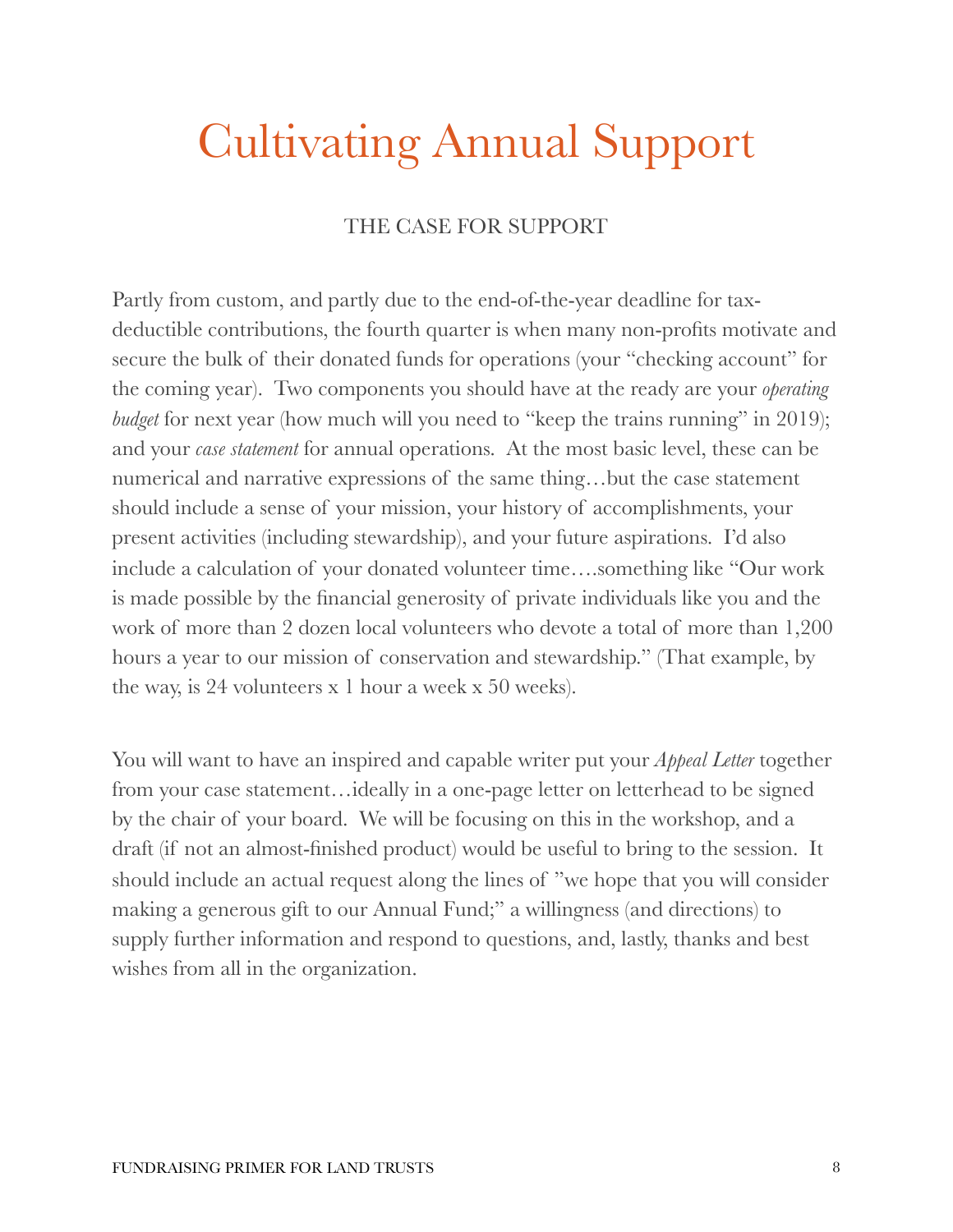### LIST ACQUISITION AND MANAGEMENT

Having defined the "what" in this equation, you will now seek to determine the "who." For these purposes, the world can be divided into four lists: active large donors, active smaller donors, large potential "prospects," and smaller prospects. How you define "large" and "small" is up to you..certainly anyone who gives or could give \$100 annually deserves personal attention, if you have the person-power to manage the effort. Once upon a time, these were managed on index cards; now we make databases out of them. In whatever form you have these lists, you will want them ready to activate in the production of letters and the addressing of envelopes. If you have the capacity, I would urge you to prepare to personalize these letters as much as possible, use attractive first-class postage stamps, and handaddress with hand-written notes by volunteers, at least for the top donors and prospects.

Needless to say, these lists are the rightful property of the land trust and the mission…please do not put them at risk of unauthorized use. Check them regularly as you would cultivate a garden…pruning out folks who have moved or who are deceased, and correcting the spelling of names where needed.

#### VOLUNTEER HORSEPOWER AND SCHEDULING

There are a myriad of activities you can engage in as you work on your Annual Fund…but you should start with a clear-eyed assessment of your volunteer capacity. If the person reading this memo will be the only person devoting time and energy to the exercise..you will want to construct an effort that *you* can be reasonably and realistically accomplished. Reckon your capacity carefully…don't take on more than you can handle sanely…and, thus, plan ahead to be ready with your mailing by mid-November. Whatever your assseesment of volunteer time and energy, you should take into consideration actual availability….let's say a half-day per weekend minus whatever other commitments loom on the calendar ("Oh, I forgot about that wedding in Indianapolis on Columbus Day…")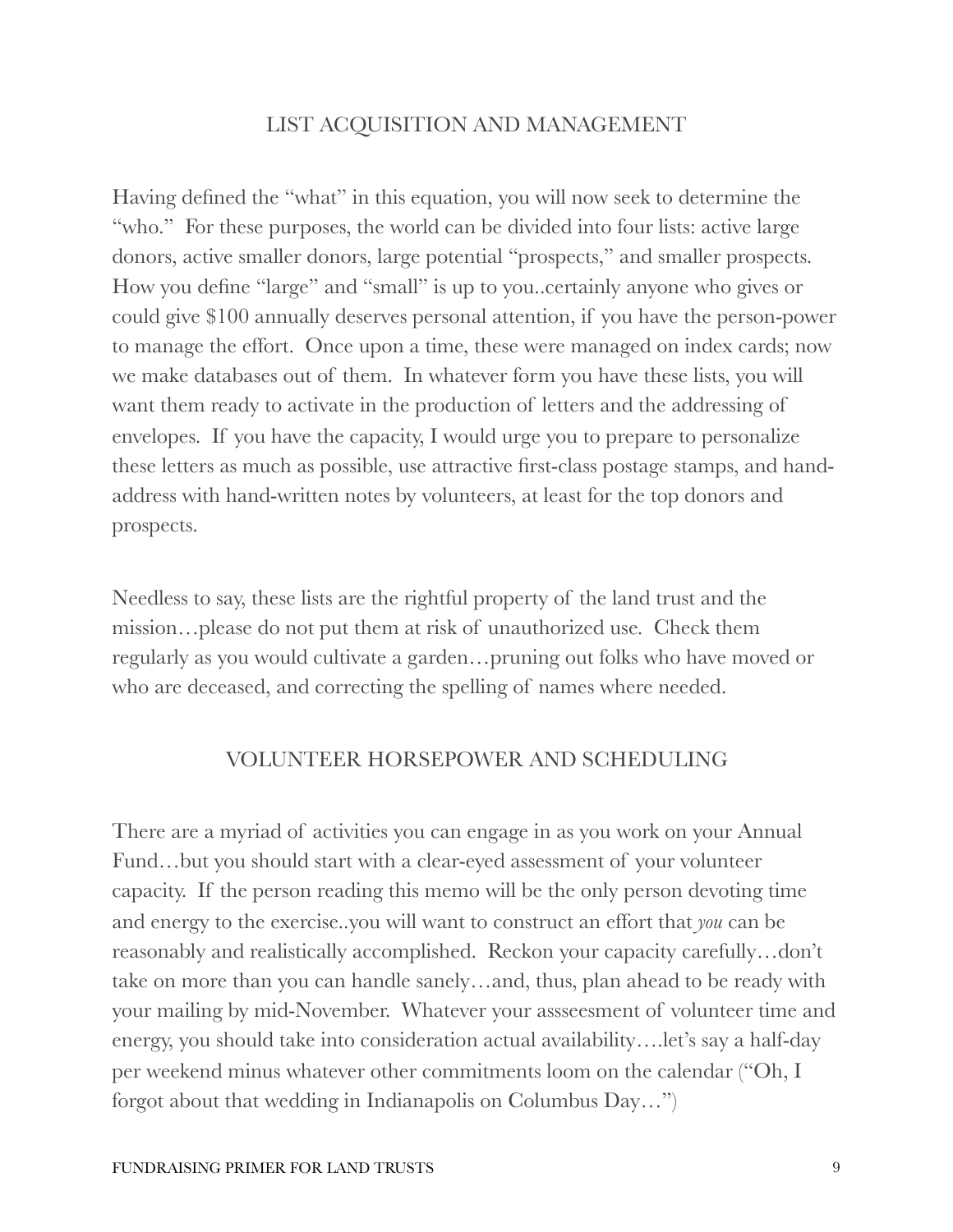Ideally, you will be able to mass-produce your letters, and then schedule a time to get notes written on them and get them in the mail…preferably just before or just after Thanksgiving. You can divvy these up and have people do them on their own time…or you can make a social event out of the process. The latter has the advantage of camaraderie, group process, and the certainty of knowing that "they all went out." Comfortable chairs, a fireplace, convivial hydration, and a good sound track in the background (I've had good luck with Willie Nelson's "Stardust" album or old "Bob and Ray" tapes) can all lend themselves to an enjoyable and productive session.

### PEOPLE GIVE TO PEOPLE I

Ideally, you will make a personal visit to your largest donors to make your case and your request..we will address this task and skill further. But, minimally, you should be prepared to write personal notes on as many, if not all, of these letters as possible…and to add your name, in writing, on the upper left-hand corner of the envelope mailer. The impersonality (and proliferation) of "Dear Resident" communications and mass-mailings results in a vortex of dismissal that you do not want to be the fate of your cause. At minimum, if you can, you should endeavor to produce a *personal* (not a "personalized") note on each request, and certainly on the major ones. Your goal here is to *inspire*, and not to manipulate or to browbeat. Your note is to ask them to consider doing what you are doing yourself.

#### PEOPLE GIVE TO PEOPLE II

Your most generous donors deserve a personal call from a volunteer or a volunteer team…who are prepared to provide an update on the land trust mission and activities, capable of presenting a cogent picture of the year ahead, and comfortable asking for support. We will talk about this in more detail at our next session.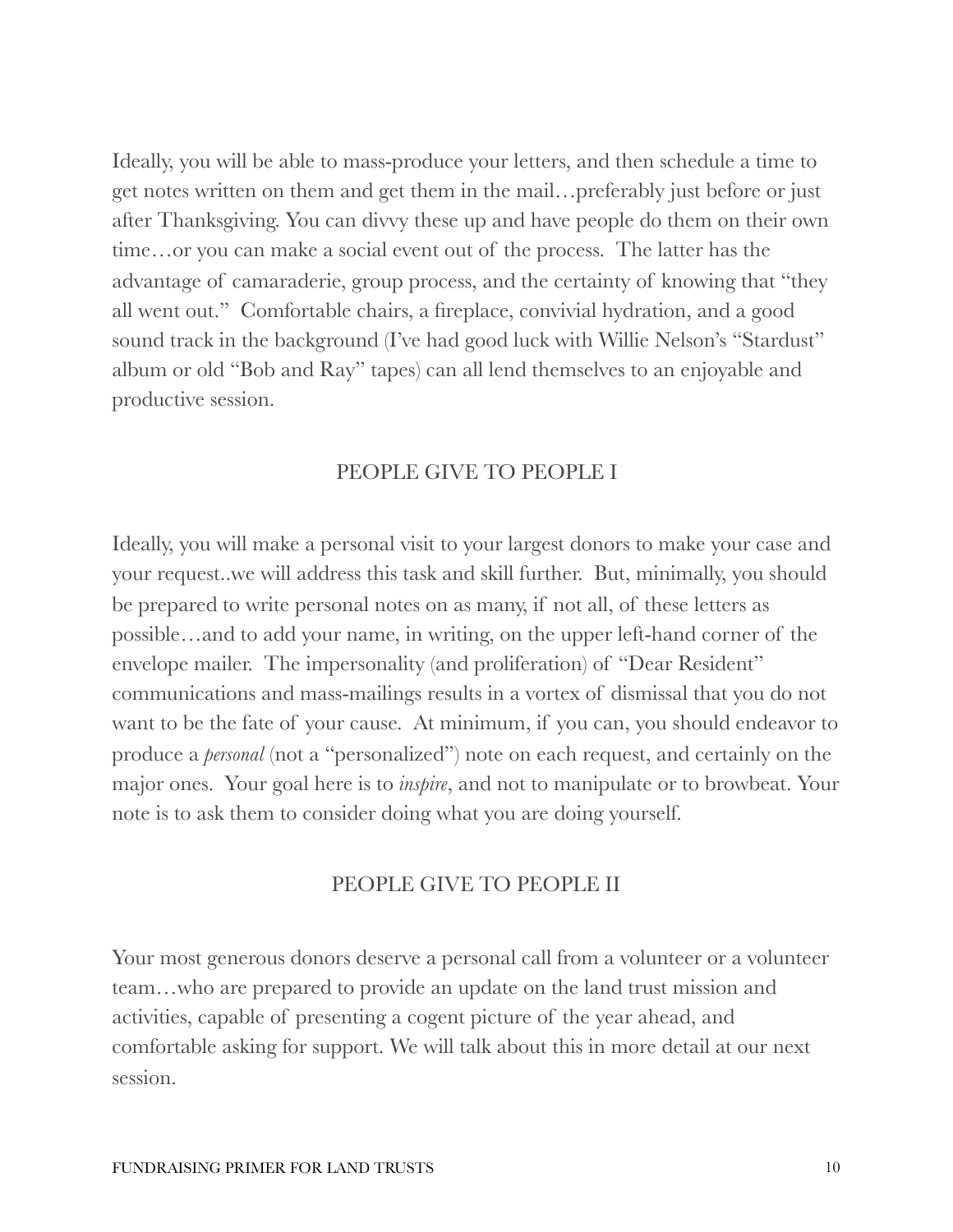The not-so-hidden agenda here is for you to consider the prospects for a development committee that specializes in personally building financial and volunteer leadership support for your organization. You will be the ambassadors of the land trust to the community at large. You will be the people who, in the long run, give your finance and audit committees something to do. You will be the people who see to it that future leadership is able to take up the mission that you have all devoted your time, talent, and treasure to.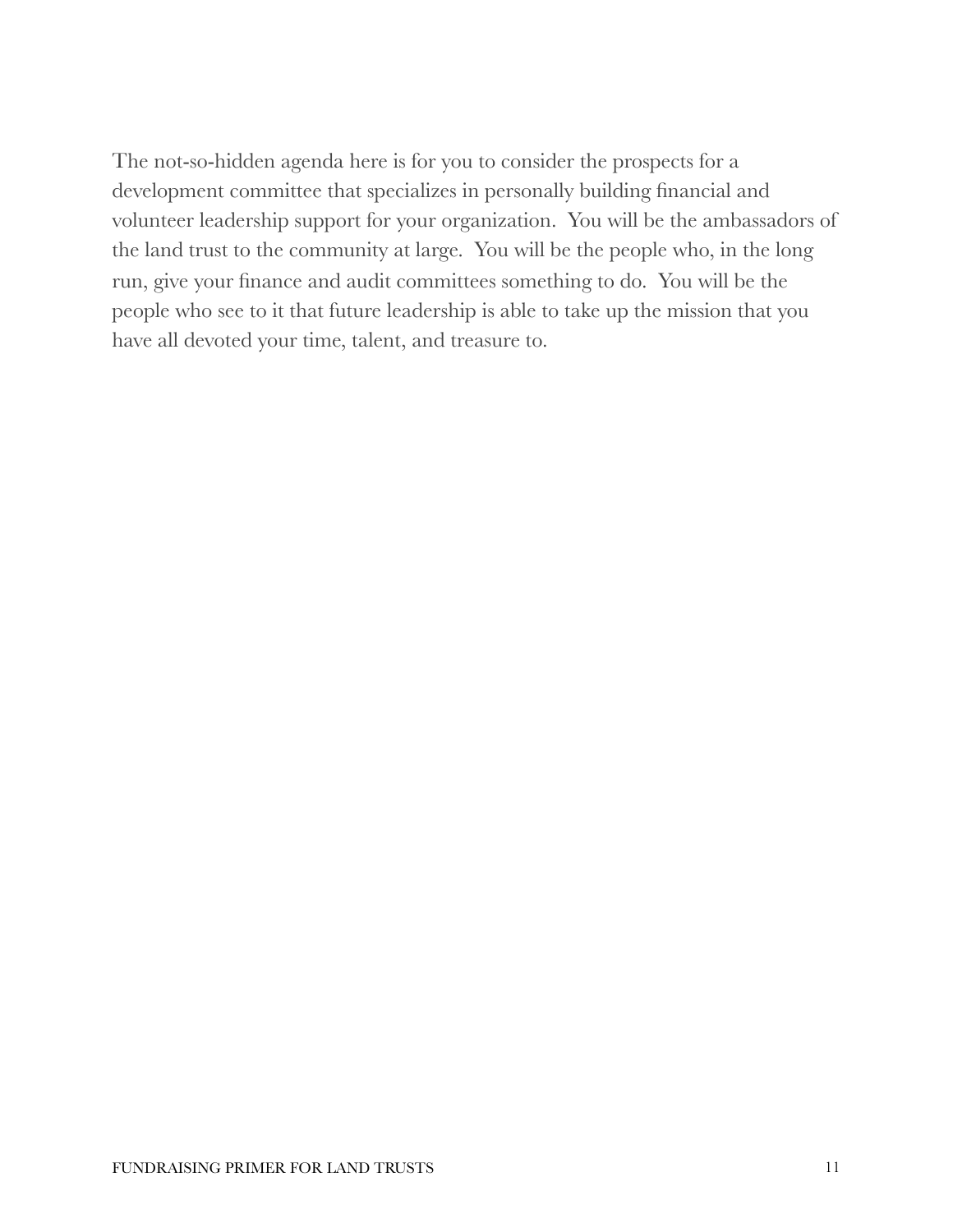## Capital Campaigns for Conservation Land Acquisition

## MISSION

To begin with, any land trust or other mission-based organization should develop a succinct but inclusive statement about its purpose, its territory of interest, and its goals. In so doing, our audience is both the outside world and ourselves; we seek not only to communicate with and inspire others, but also to remind ourselves and our successors what it is that we are setting out to do. Once you begin to think of yourselves, your land trust (or your church, library, school, museum, or hospital) in terms of a mission, you will find yourselves much more able to function confidently than if you describe yourselves as a "non-profit" or "non-governmental" organization.

#### POLICY

Once you have defined a mission, then you are free to decide how you will set out to honor your stated goals for the benefit of the public. In the case of a land trust: whether you will own, manage and steward land; whether you will you collect and enforce easements; whether you will allow the public to have thoughtful access to your properties; whether you will you engage in educational activities, and whether you will you act as an advocate for laws, regulations, or other political activities that may be congruent with your mission (or, simply restrict such activities to those public issues that directly impact the land that you have an interest in.)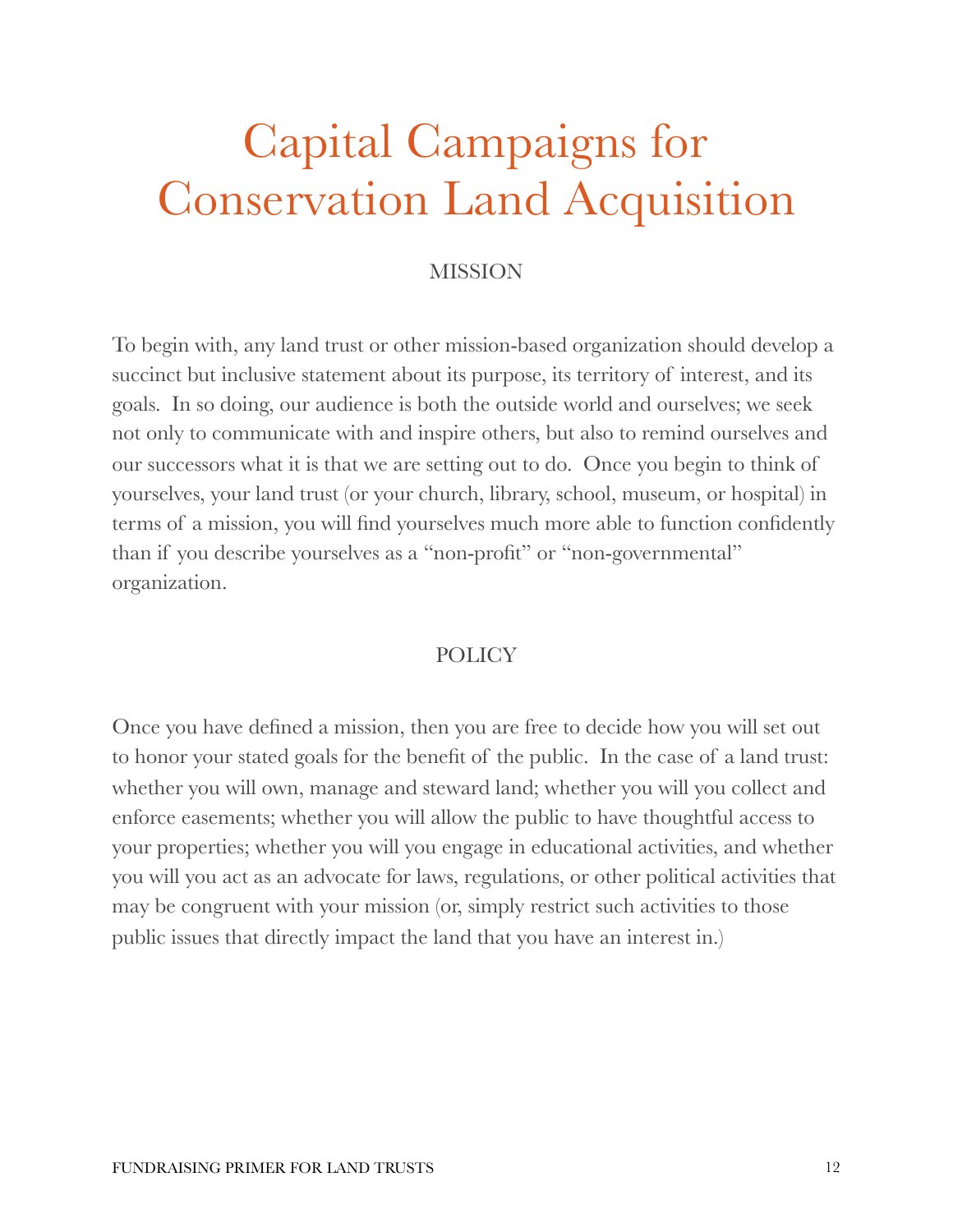#### SETTING PRIORITIES

With your mission and policies established (and, from time to time, revised), you may want to give serious thought to defining your conservation priorities. These can be expressed in two ways: first, a general statement about the type of properties that you seek to protect in perpetuity (shorefront, wildlife habitat, farmland, forest, historic sites, etc.) and, second, the specific properties in your area that you seek to protect, in general order of priority. The first list you should publicize freely, since it is important that the public understands what you are about. The second list you should endeavor to keep strictly confidential, only "going public" at such time that it suits your goals and plans (possibly only after you have secured a firm intent of a gift or a written purchase-and-sale agreement). You do not want to trigger commercial competition or family dynamics that could complicate your attempts to meet your conservation real estate goals.

#### WORKING WITH LANDOWNERS

Once you have established a list of properties whose protection is key to your mission, you should begin the confidential process of assigning prepared volunteers to assay the personalities and circumstances of the owners of the lands you seek to protect, and to begin careful, intentional, and sustained contact with them. You may decide to assign this task to a member of your group, or you may decide that you want to approach a trusted neighbor or acquaintance to be your go-between in this regard. Your goal is to gain personal trust, to establish your interest in the property, and to begin and maintain a dialogue that could move events in the direction of a gift, bargain sale, or sale at appraised value. It goes without saying that the ratio of communication to listening should be very low; you are there to learn and not to either teach, preach, or pressure. We never know personal attitudes until we are entrusted with information. And we never know when the course of events will move a person to begin to consider parting with the deed to their property, or a portion thereof. The relationship may extend for years before circumstances move the issue towards resolution. All we can hope to do is to put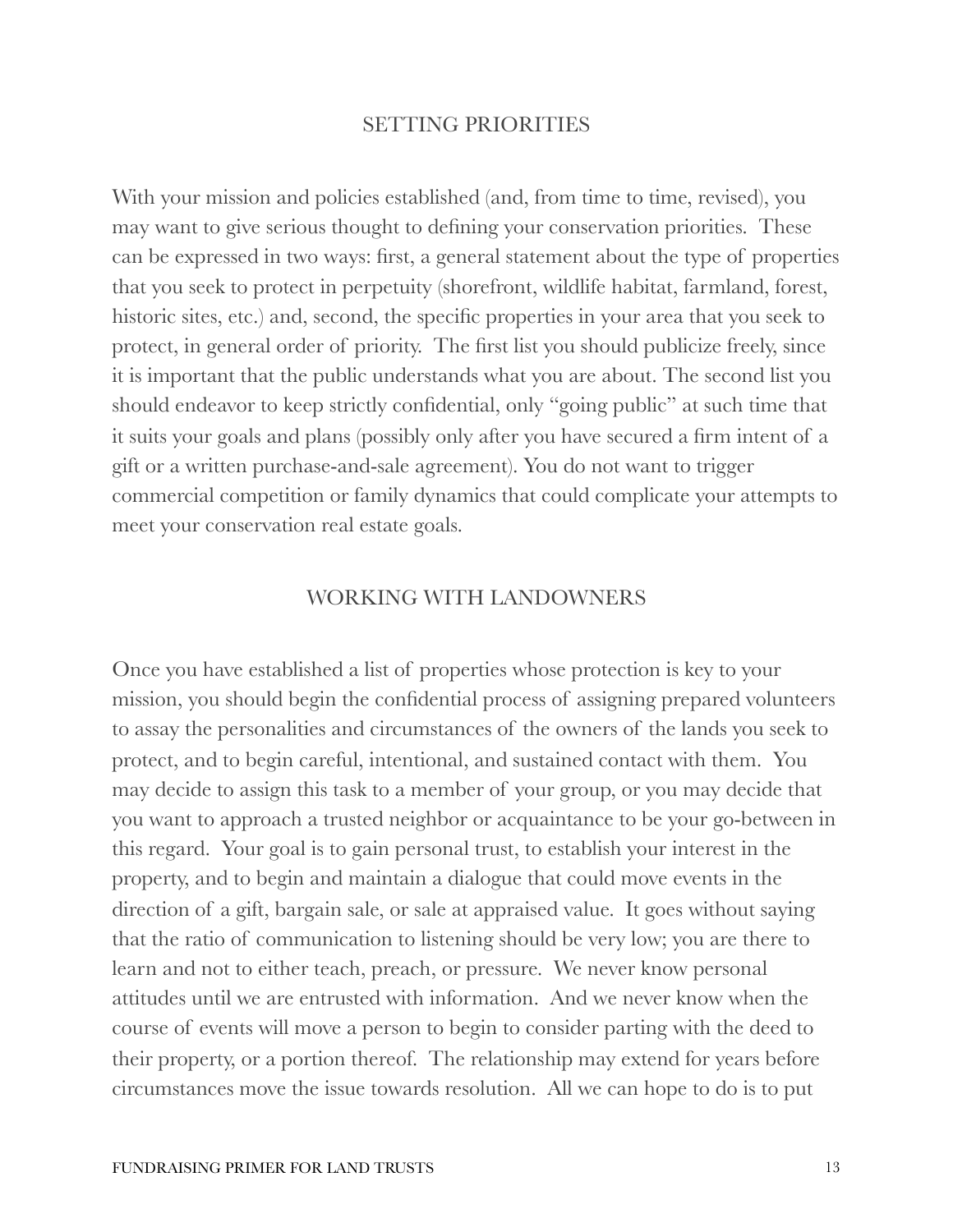ourselves in a position to understand, improve on, and act upon our conservation opportunities as they develop.

## ASSAYING SUPPORT

In addition to other activities that you engage in, it is important that you develop a fairly keen understanding of what sort of projects the general public, and, in particular, your most capable donors, would find appealing, were you to undertake their acquisition as active endeavors. You should not only know who your top 50 donors are, you should have at least a general understanding of what they think is important. You should have this information before you need it, and keep it in mind as you move forward with your plans. It is possible to perceive your informal but sustained donor relations as being one, big, ongoing feasibility study.

## DRAFTING A PROPOSED MANAGEMENT PLAN

You should have at least a general idea of what you would actually *do* with the property if you were to acquire it for conservation purposes. In the case of easements, key decisions (such as public access and forest management) are left in the hands of the landowner, but if you are to own and manage the property, you should know what your likely management plan would be. This is necessary for planning and budgeting (if you have to put in a gravel parking lot, build a kiosk, and set out a trail, those items should be in your budget) and also as an integral part of your fund-raising case statement.

#### BUILDING CONSENSUS, GAINING APPROVAL

You will need to establish the support of your whole organization (and not just that of a few enthusiastic members) as a project moves forward. This information should be held in the strictest confidence, but on an informal basis you need to test the waters of your fellow board members as to their enthusiasm for a project, and,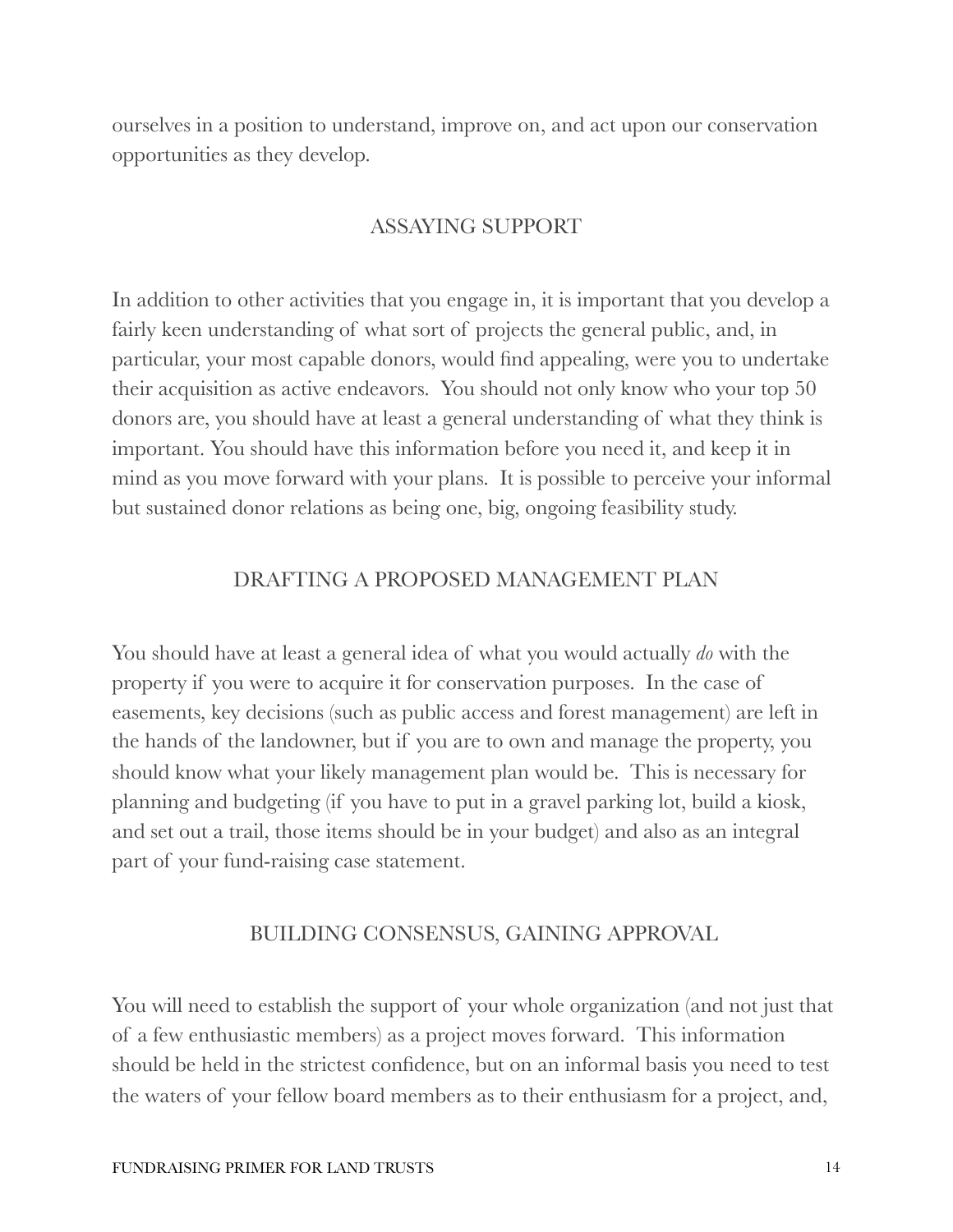eventually, put the matter to a formal, informed vote of the relevant committees (land, stewardship, development, executive) and, ultimately, the full board before you can enter into an agreement with a landowner. In this and all other related matters you should have the guidance and counsel of a good attorney.

#### ESTABLISHING VALUE

As a tax-exempt organization, you should be governed in your decisions by the market value of a property as established by a qualified, disinterested third-party appraiser, preferably one whose work has weathered government process or audit in the past. This point can actually be a non-binding first step in your negotiations with a landowner: you will need permission to have an appraisal done on the property before you can begin substantive negotiations. The appraisal is the confidential property of whoever hires and pays the appraiser, but, in any case, this information should be kept in confidence.

#### SECURITY AND CONFIDENTIALITY

As clothed human beings in a post-Garden of Eden world, we do not want to run the risk of having our pockets picked. The news that your land trust "is negotiating with the Jones heirs," or even "is hoping to protect the Johnson property," should never be shared at a cocktail party or coffee shop if you do not already have a solid purchase and sale agreement in place. Once you have such an agreement, the local "grapevine" will be useful in getting the word out about fundraising, but if your plans become public knowledge prematurely you run the risk of having an "end run" sink your deal at the dock. Among the painful stories we can tell, perhaps the toughest is one of a land trust board member who mentioned an ongoing negotiation at a party, with the added cachet that "it looks like we can get the whole shebang for \$300 an acre." A local realtor at the party overheard this, moved in the next day, and made an offer of \$500 an acre which was accepted. The land was never protected. You want to make sure that your deliberations and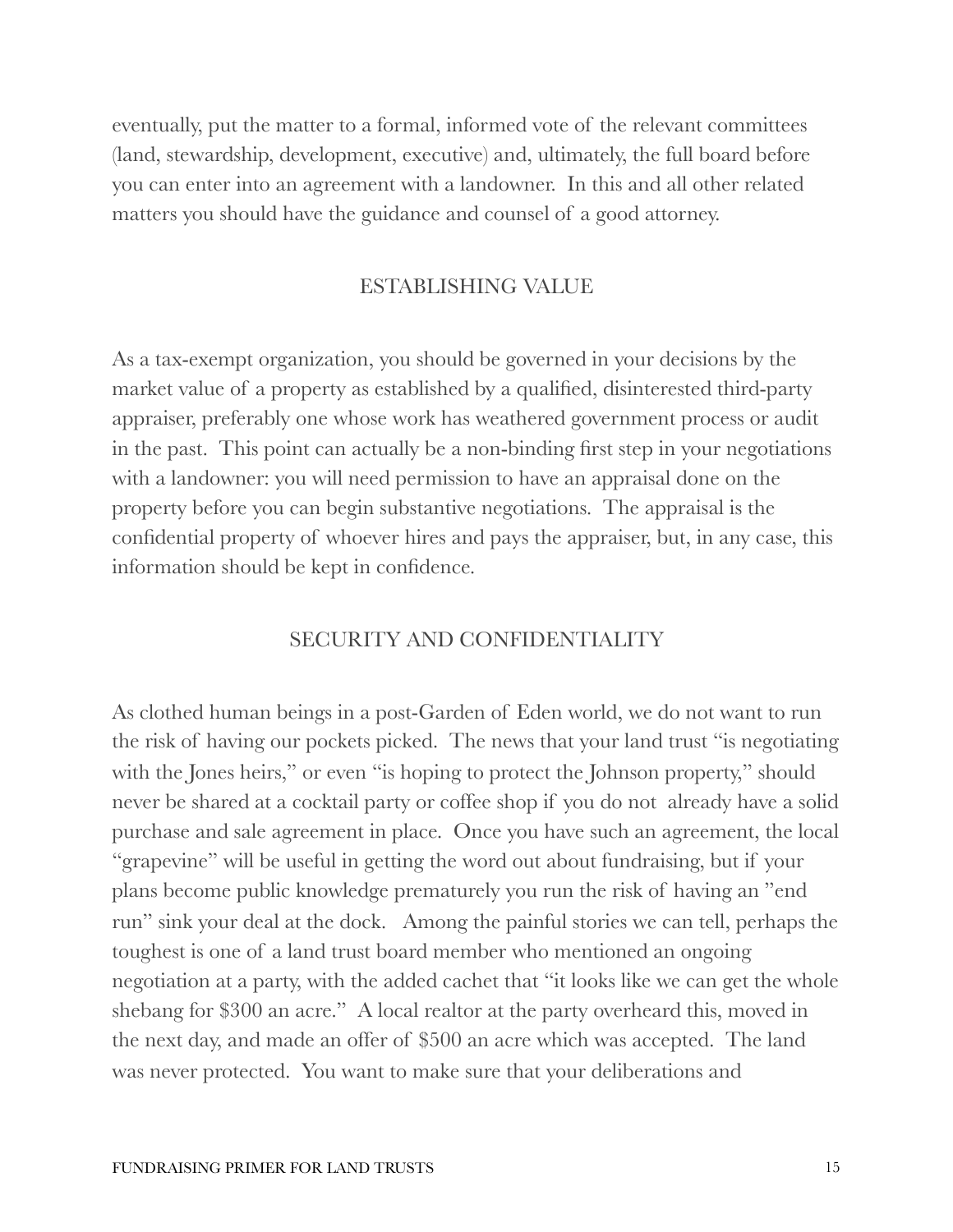negotiations are kept strictly confidential until the deal is sealed with a P&S agreement.

## NEGOTIATING A DEAL

Now comes the most creative, the most critical, and perhaps the least-understood portion of the acquisition process. Your investment in establishing a trusted dialogue with a landowner will come to the fore in this step. As a fiduciary, your goal will be to acquire the property at the lowest fair cost that you can negotiate… up to and including appraised value and some associated costs (see below).

Just as in fundraising, some of your team may be better suited to this aspect of land trust life than others. Somewhere between reticence and pushiness lies a skill-andpersonality set that can be effective in negotiating the exchange of assets…and can even take joy and pride in the work.

The best deals are those that are made in good faith that meet the legitimate need of the parties involved. For the land trust, a gift or partial gift is the optimum goal, but you should be prepared to negotiate with the landowner, using the appraisal as your basis. Using words like "range" ("what range were you thinking in") and "fair" ("what would you consider to be fair terms") may allow you to circle in on the heart of the matter. Rather than asking bluntly for an outright gift, it might be better to request that the landowner check in with his tax advisor and/or legal counsel to determine if some level or gift or bargain sale might actually be advantageous to both of you…particularly in the case of capital gains exposure on long-held and highly appreciated properties. All parties should make use of legal counsel as these matters move through negotiation.

Since you are not in a position to recoup your costs through commercial development, you should feel free to request liberal terms in the matters of downpayment, length of the purchase-and-sale-agreement, and extendability,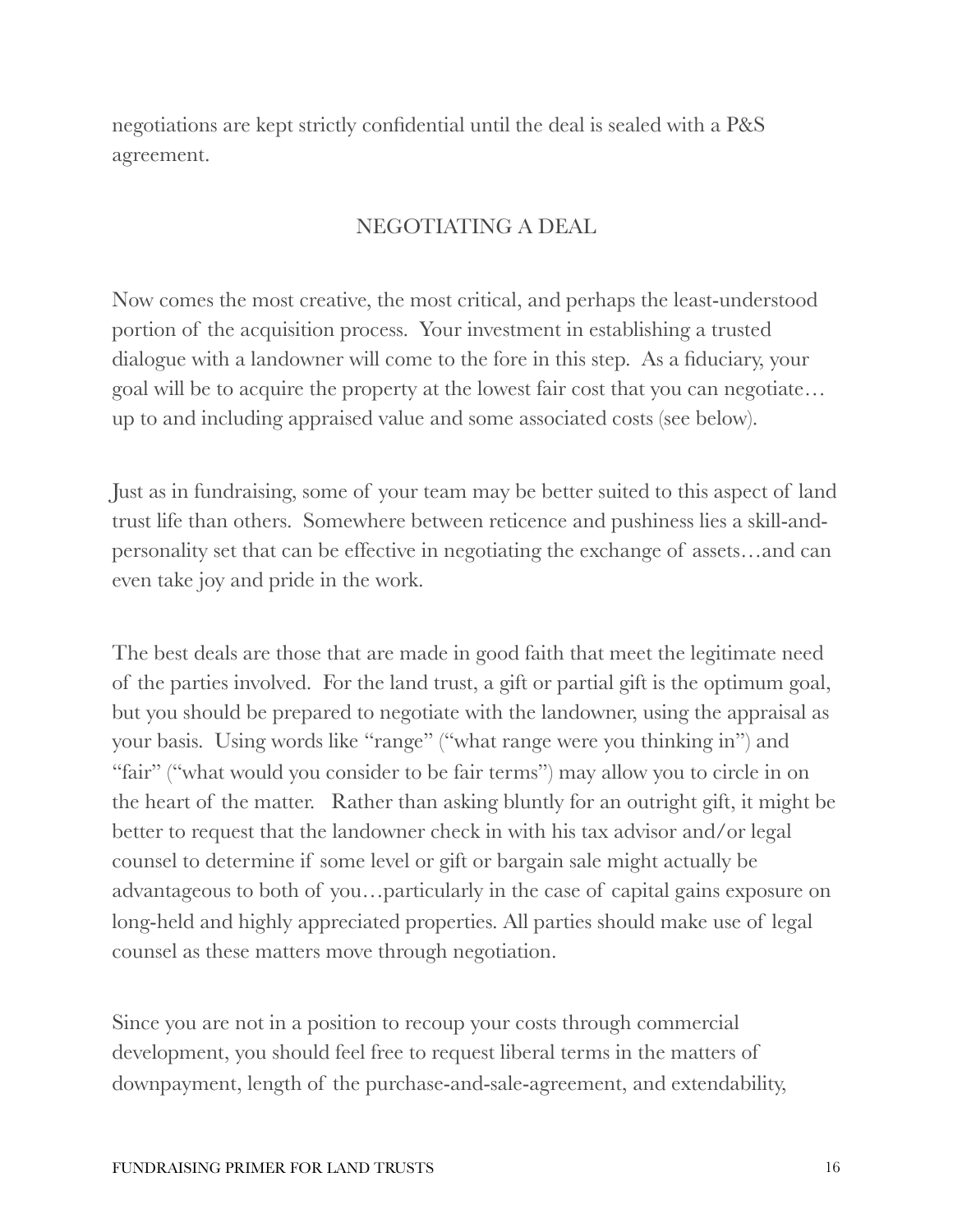among other things. You should endeavor to place your deadlines well after years' end…and to position yourself to gain from donor tax deductions over the course of several years if necessary. Put yourself in the best position you can in these regards…a perusal of old deeds and agreements underscores the room we have for creativity and flexibility in such matters. But understand that a purchase-and-sale agreement, drawn by your attorney, is an act of faith and that your credibility as an institution will ride on your ability to perform as you promise.

## DETERMINING THE TOTAL COSTS

You will need to take care to *factor in all* acquisition and stewardship costs in your campaign. These can include staff and consultant time, printing and mailing costs, appraisals, surveys, biological studies, attorney's fees (title search, deed preparation, and recording), title insurance, and trail construction or other access improvements, where applicable. In the case of an easement (and, arguably, also a fee acquisition) a stewardship fund is also necessary to raise at the time of acquisition, to cover costs of enforcement or other practical issues. The purchase price of a property is generally the largest line item in the *acquisition project*…but it is not the only one.

## PLANNING AND EXECUTING THE CAMPAIGN

Ideally, the work you have put into developing your annual fund will pay dividends in the capital campaign. You will know who your established donors are, and you will be in a position to rate them carefully to develop the best level of a potential capital gift request.

You should begin with a "quiet phase," where you raise up to 50% of the needed funds before you go to a public announcement. For this, you need a robust list of potential (better yet, established) donors. In all likelihood you will need to go outside your existing lists and approach new prospects, concentrating on those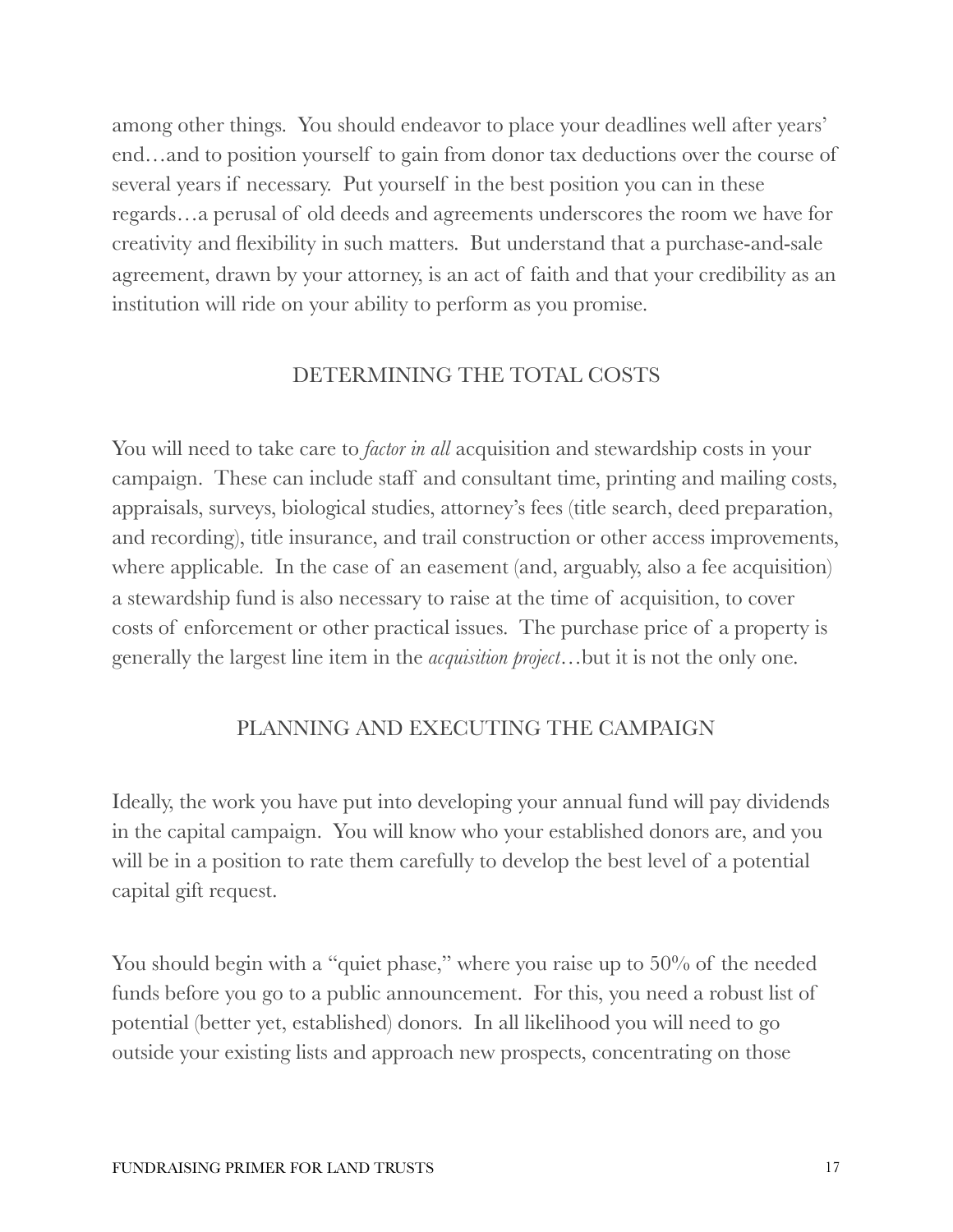whose interests or proximity (including viewsheds) would tend to interest them in your cause and in your project.

You will need to develop a succinct, motivating case statement, and couple it with attractive maps and photographs. All this should go on-line…but it will need to be printed as well to hand out in the course of making personal calls. The personal "ask" is still, and will likely always be, the most effective tool in fund development. People give to people, and the rules and best practices involved in gaining annual support will also be the basis for any effective capital campaign. Any and all pledges should be made in writing!

We live in a period of unprecedented and often disturbing change, and our ability as institutions to preserve generally held values is an important argument for the support of our work. The protection of wildlife habitat, scenery, historic landscapes, and public access to recreational lands are all highly valued aspects of land trust work that are increasingly threatened by modern circumstances. The ability of families and, in particular, young children, to learn about the natural world and to seek a reasonable and sustainable relationship with it is of paramount importance. Our work is vital to the securing of these community values, which can be seen as just as threatened as the rarest of our wildlife species.

Sustained media coverage is key; efficient, cost-effective special events, neighborhood living-room gatherings, and even benefit performances are all tools in the capital campaign chest. Each campaign will develop its own life and its own lessons, and all involved should be prepared to carry on until the last check is cashed, the last thank-you is written, the deed is recorded, and the corks are popped at the victory celebration!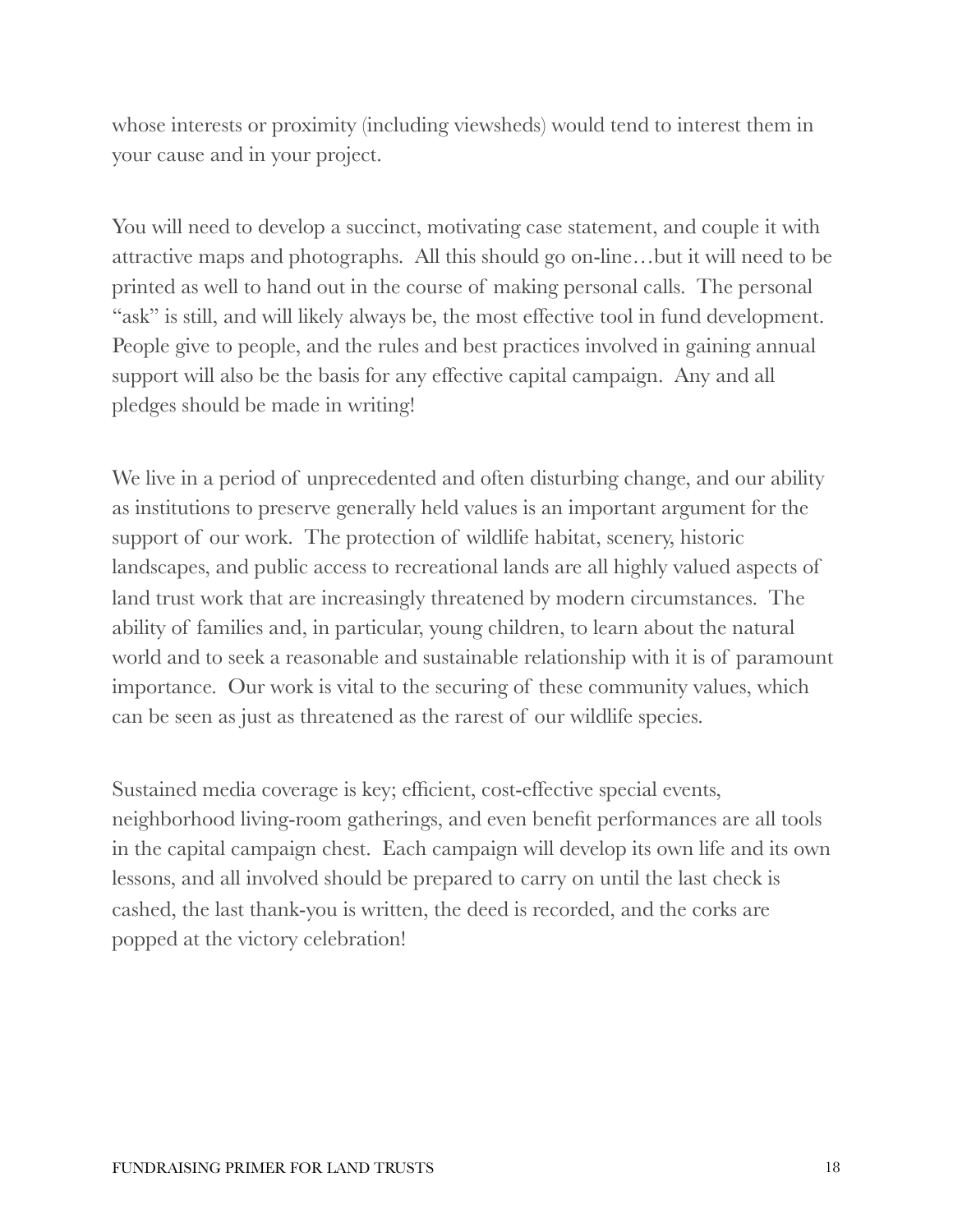### CHALLENGE GRANTS

If you have the established support of a large donor, you may want to ask if the pledge can be made in the form of a general challenge grant, such as "An anonymous donor has pledged to match all donations on a 1-to-10 ratio," or one based upon location, such as "all donations from Wolfeboro Point will be matched at a dollar-for-dollar basis," or some variation on the model. Challenge grants work…particularly at the beginning of the campaign and again at the home stretch!

### MEANWHILE…THE ANNUAL FUND

A medieval theologian is said to have posed the question: "What profiteth a man if he gains the world and loses his soul?" We might ask where the profit is in a land trust that raises enough money to buy a piece of property but gets evicted from its office because it can't pay the rent or the light bill. The point to keep in mind is that you cannot allow your capital campaign to bankrupt your operational budget. Ideally, the campaign should actually increase your annual support. You should make dual solicitations, asking a prospect to consider a gift or pledge of, say \$5,500….\$5,000 for the campaign and \$500 for the annual fund. You may want to make a multi-year request if the size and scope of the campaign require it.

Again, any and all pledges should be made in writing, restricted to the campaign at hand.

A major donor can help support the campaign by issuing a membership challenge, along the lines of "I'll pledge \$50,000 to save Red Hill if the Lakes Region Trust can attract 200 new members at the \$30 level by June 30, 2019." Broadening your base is as important a goal as acquiring new lands, and your most seasoned donors know that.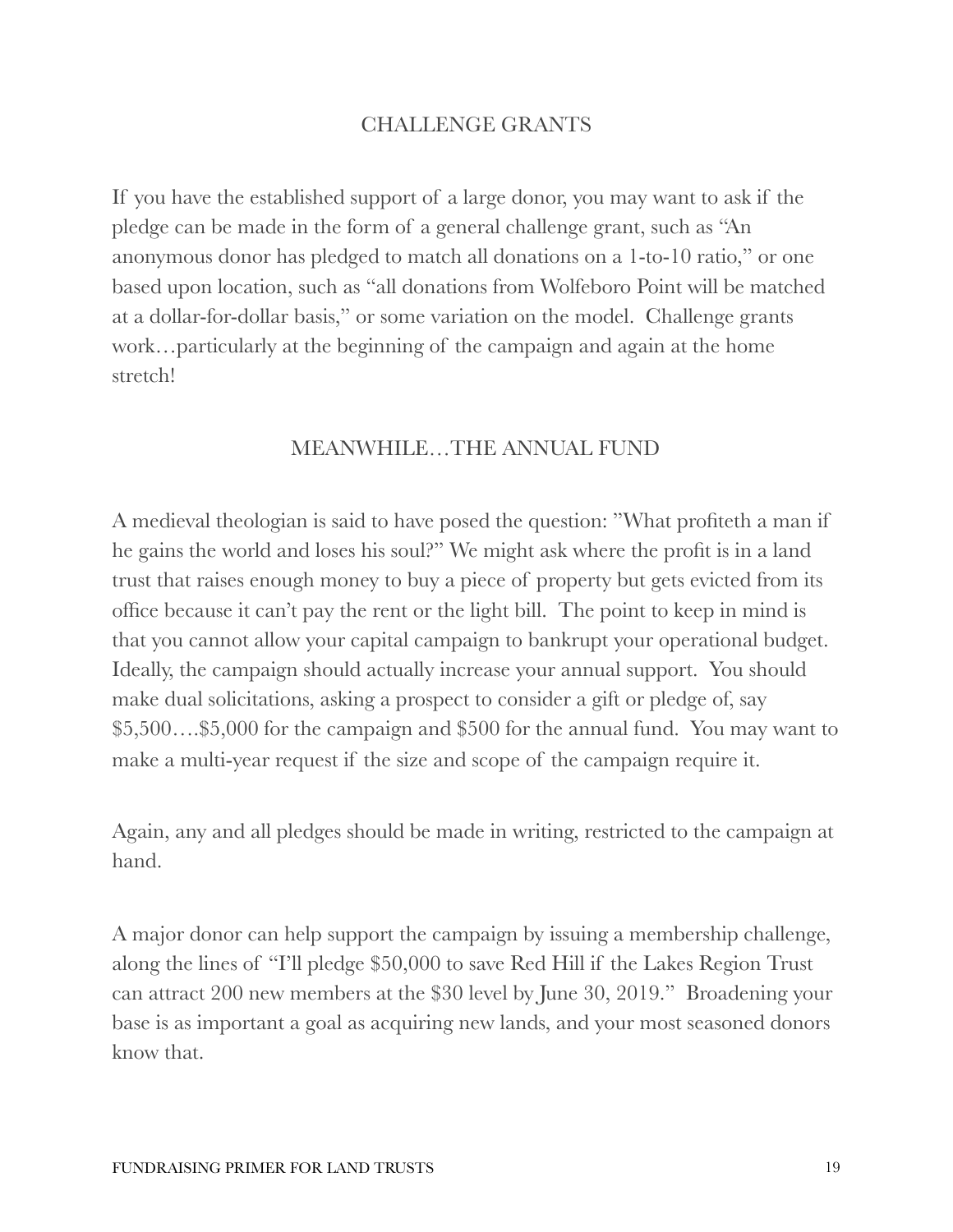# Cultivating and Maintaining a Land Trust Endowment

The creation of an adequate endowment is both the most essential step in the development of a stable non-profit and the task that most non-profits never seem to get to. The practical difference between Harvard University and the average struggling non profit is that Harvard actually started with an endowment that has been accruing interest since 1639, and most other non-profits are either unendowed or have a minor amount of funds managed in interest-only funds.

In our world, an endowment can be defined as a restricted fund that is supported by gifts and bequests, and which can be accessed by vote of the trustees on an interest-only basis to support the activities of the organization. While some undesignated, invested funds are referred to as "endowments," generally speaking the term is best used in regard to funds whose principle cannot be invaded. Best practice is to try to accumulate an unrestricted endowment that is large enough to actually contribute, through interest, a significant amount of funds to support the costs of your annual operations. The optimum amount will vary on the amount of expenses and obligations your organization has…compared with the amount that you can comfortably raise in your annual fund.

As examples: if your annual budget for operations, stewardship, legal expenses, bank fees, audit, and other activities is \$100,000, then, calculating an average return of 5%, a \$500,000 endowment could earn \$25,000, or a quarter of your annual budget. A \$2,000,000 endowment would fund your entire operation at that budget level and interest return, and thus reduce the need to raise operating funds on an annual basis.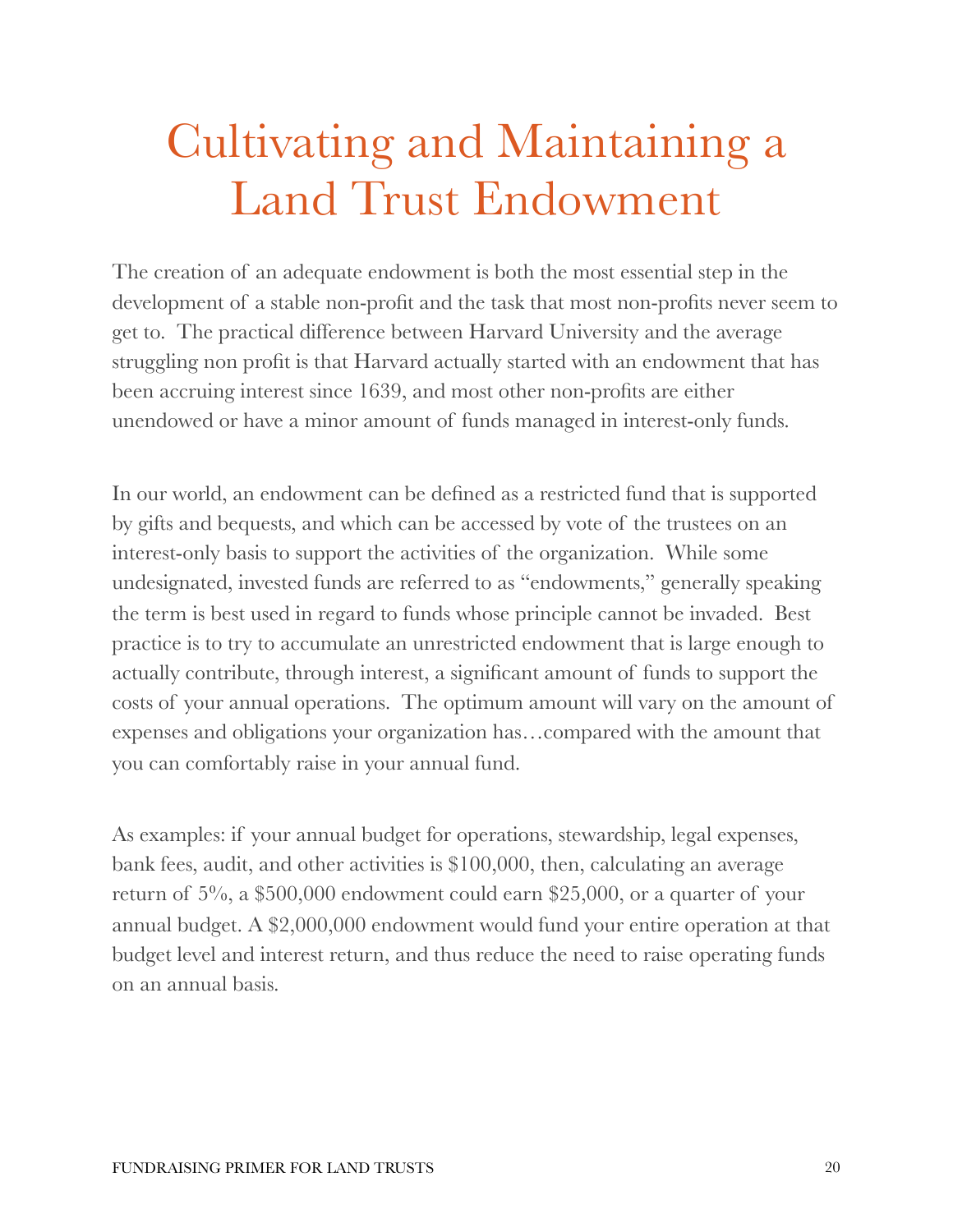This developmental step of endowment creation is crucial to all mission based, non-profit organizations, but it is particularly vital in the case of land trusts, because we have promised to protect land *in perpetuity*.

 You should be in a position, as an organization, to not only be *dedicated* to your cause, but also to feel *secure* in your convictions. The difference for you, emotionally, psychologically, and practically, is enormous. You may find that your standing in the community, your effectiveness as an advocate, and your selfconfidence as a group of volunteers will increase in proportion to the amount of funds you have as your foundation for "the long haul." Crisis fund development has its place, but in the long run both you and your market in the community will become jaded and fatigued by it, and people will start crossing the street when they see you coming. In the long run, "the wolf at the door" should not be the wildlife poster-child of your land trust.

When you look beyond your immediate, pressing needs, you can begin to see how compelling the case can be for the support of your endowment. We all organize our activities on a daily, weekly, monthly, and yearly basis, but in this case you are stewarding obligations that will last in perpetuity, in the context of a natural order here in your Valley that has existed since the glaciers departed 10,000 or more years ago. The cause that you represent is neither trivial nor fleeting.

Not everyone is financially comfortable enough to make a major endowment gift, but since all of us will pass on at some point, the idea of leaving something permanent behind us is extremely powerful, particularly when we know that our gift will be allowed to grow. It might be remembered that John Harvard's endowment gift consisted of his library of books and a cash endowment of 779 pounds sterling. Everything that Harvard has become has been built upon that early "foundation" gift, and colleges, it should be remembered, only make promises 4 years at a time, while a land trust makes them forever.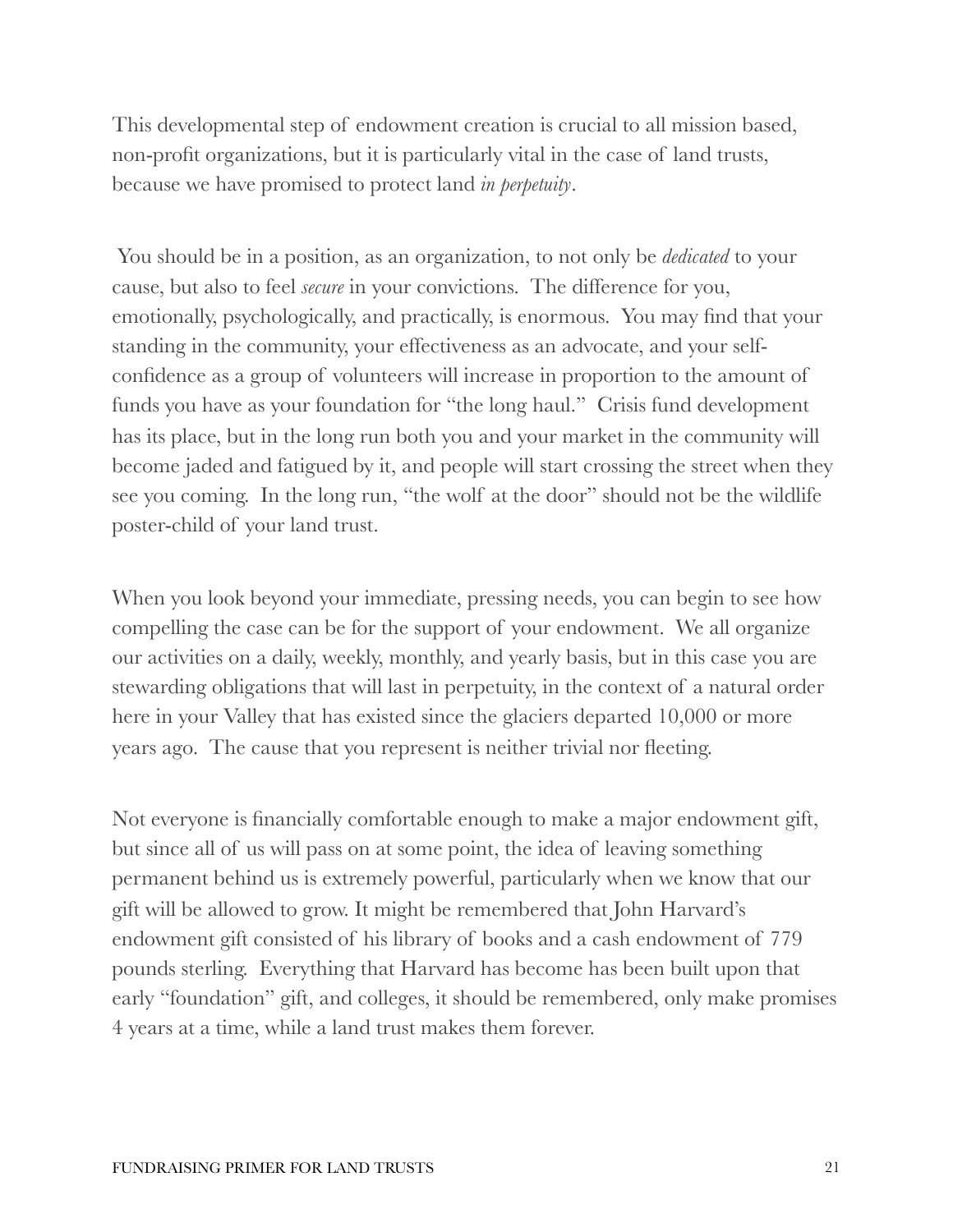## RESTRICTED ENDOWMENT FUNDS

Your endowment should be separated into an unrestricted fund, where gifts directed to the general support of the organization should go, and a restricted section, with funds segregated into categories that follow the specified intent of the original donation.

Chief among your restricted funds is your stewardship "war chest," which consists of funds that are set aside for the possible legal defense of easements that you hold. The Land Trust Alliance has calculations to guide you in this regard, based upon how many challenges you are likely to encounter in the course of future years. You should, by best practice, raise these funds at the time you acquire each easement, either by adding it to the purchase costs or, in the case of a gift, raising it from abutters or other interested supporters. Since these are restricted funds, they can be used for no other purpose than for legal defense. In our cases, we might begin calculating our endowment need by reckoning the annual costs of monitoring the easement, periodic biological studies if those are desirable, plus the cost of a legal defense of the easement in case it is ever violated in the future. All easements should be endowed at the time of acquisition.

Financially, an easement is much less expensive to obtain for a land trust than purchasing the title to a piece in fee simple, but, theoretically, it can prove to be more expensive over time. If you own a property outright, you can dictate (and even promote) public access, which can gain you membership income. In the case of farmland, the property can be leased for annual income; in the case of healthy forestland that is not being kept in "forever wild" status, careful timber harvesting can provide steady income through selective harvesting and timber sales. Of course, insurance, and, if applicable, property taxes, should be reckoned into these calculations.

In either case (easement or fee ownership) you should add the cost of endowment into your calculations at the time that you protect the property. Some land trusts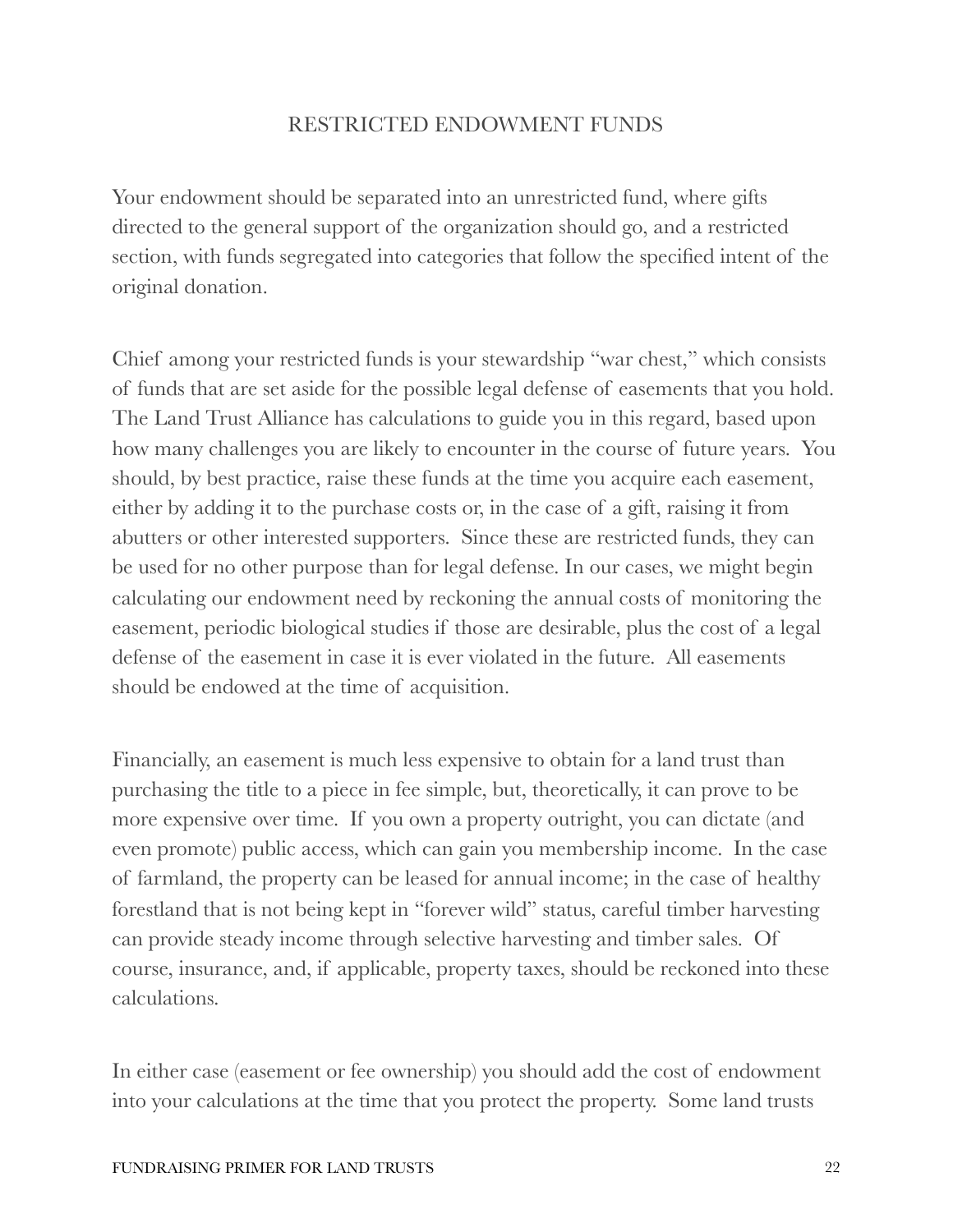won't accept the gift of an easement without asking the landowner to come up with a cash gift to cover this endowment. In the case of a wealthy family or individual, this may seem like a logical request, and one that can be added to the tax deductibility of the value of the easement gift. In other cases, however, it can seem ungrateful at the least, and, at the worst, greedy. One person described this dynamic to me as "feeling like I'd invited them to be my dinner guests and then they tried to leave the house with my silverware."

The gift of an easement, and the accompanying need to raise endowment funds, can actually be a focused opportunity for you to gain new or renew old support. Let's say that a person wants to give you a conservation easement that is worth \$100,000. Let's say that you want a \$5,000 easement fund to accompany the property. You are perfectly positioned to approach a widening circle of people to donate these funds, beginning with abutters, neighborhood landowners, people whose property is in the view shed of the possible easement, and other community members. Rather than being a burden, you can look upon this task as an "icebreaking" opportunity to broaden your base of support. In most cases, the aesthetic benefits and possible property-value enhancement for neighbors will help make your case for you.

 Other restricted funds can be created to support, through interest, other defined portions of your activities, such as education, bioinventories, or the costs of student summer interns. Your dialogue with your donor base should keep them aware of what the most useful endowment arrangements are that you can manage; in most cases these would be unrestricted gifts or bequests to the endowment fund.

## RAISING AN ENDOWMENT

All this is well and good, you might say, but how do we actually go about the business of raising an endowment when resources are scarce and we have so many other calls on our attention and our energy? The answer is that *you might consider*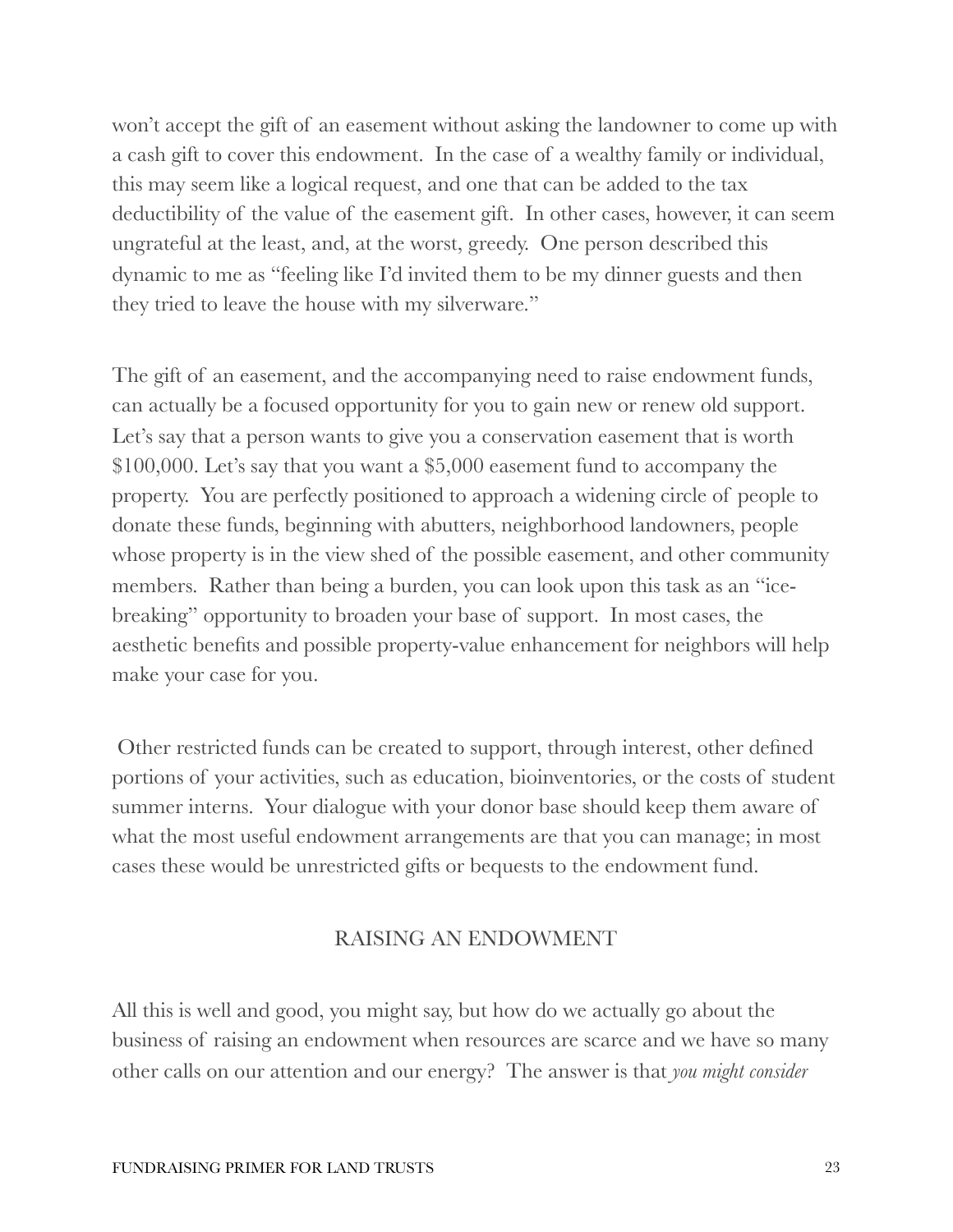*every contact you have with a donor or a community member* to be a step in making the case for a gift to your endowment.

You might begin to envision your potential for support as a vast pyramid, with the broad base being the entire year-round and seasonal population of your town or region. First step up from the base are your annual fund or membership donors, whose support is motivated by a perception or conviction that your land trust is doing things that are, in general, important to them and to the community that they are a part of.

Usually, the way you get people to climb higher up on the pyramid is by getting them more involved, either through a personal relationship with a leader or volunteer in the organization, because of a deeper involvement in a volunteer role, (such as trail construction or hosting an informational gathering in their home), or because of a capital campaign, when the annual request of support is ramped up to a higher level to achieve a particular goal. The degree and skill with which you thank these people, and how good they feel about their increasing level of involvement and generosity, is vital to your future potential as an endowmentholding organization.

In this scenario, the highest level on the pyramid along the banks of your nonprofit Nile is your endowment fund donors. This level is composed of people who have actually made gifts or bequests in the support of your organization, or people who have made arrangements in their wills to do so in the future. These are your true believers, at whatever level they have given. In your annual report, you should honor them (either by name or as "anonymous") in a list that, every year, includes the entire roster of endowment supporters, both living and deceased. This is a permanent fund, and so your acknowledgment of it should be permanent as well. The more you make mention of this fund, the more people will begin to consider giving to it themselves.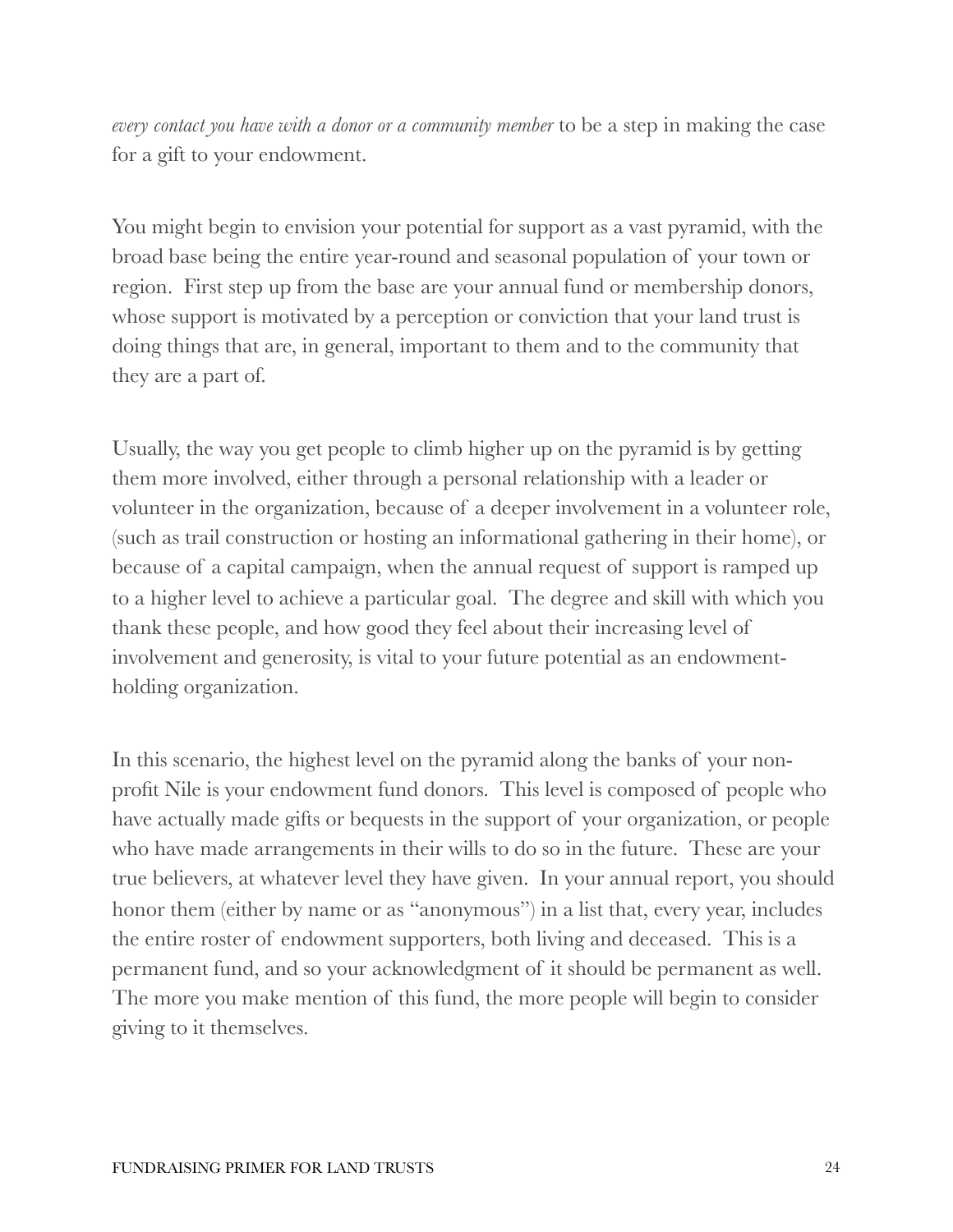How does a small organization begin the process of building an endowment? A good start might be by voting to legally create such a fund at a local bank or investment brokerage, and open it with immediate gifts made by each trustee. Even \$20 apiece will get you started, and you should be in a position to announce this fund and quietly list all your trustees as charter donors in your newsletter or your annual report. Include a small notification about the endowment, and ask your constituents to both consider a gift or gift arrangement, and, in the case of the latter (usually as part of a bequest or other estate plan) to notify you of their action. Those who agree to do so should have their names added to the list, or, should be listed at or near the top of the "A's" under "Anonymous." You may want to give some thought to naming this fund ("The Cornerstone Fund," for example) or the group of donors who have given to it ("The Cornerstone Society.").

#### BEQUESTS

Traditionally, and, in most instances, people make endowment gifts as part of their estate planning, either as an outright bequest amount, as a percentage of their estate or its remainder, or as the proceeds of the sale of a specific asset. In the latter cases, the actual amount that your land trust will receive won't be determined until the estate is settled. The donor may or may not want to give you the details of the arrangement, which is fine…the most important thing is that you thank them and acknowledge them publicly, if that is in accordance with their wishes. You want the qualified public (that is, people who share your convictions and have any degree of wealth or owned assets) to know of your fund and its place at the heart of your future.

Towards that end, a brief and tastefully written piece about the fund and its use might be designed and published that speaks to the enduring character of your mission and activities. A personal endorsement by an endowment donor is persuasive in such a piece. A quote from a distinguished naturalist or local conservation leader could be useful. Reproduction of a piece of art (the older and more attractive the better) would help set the tone for the consideration of "the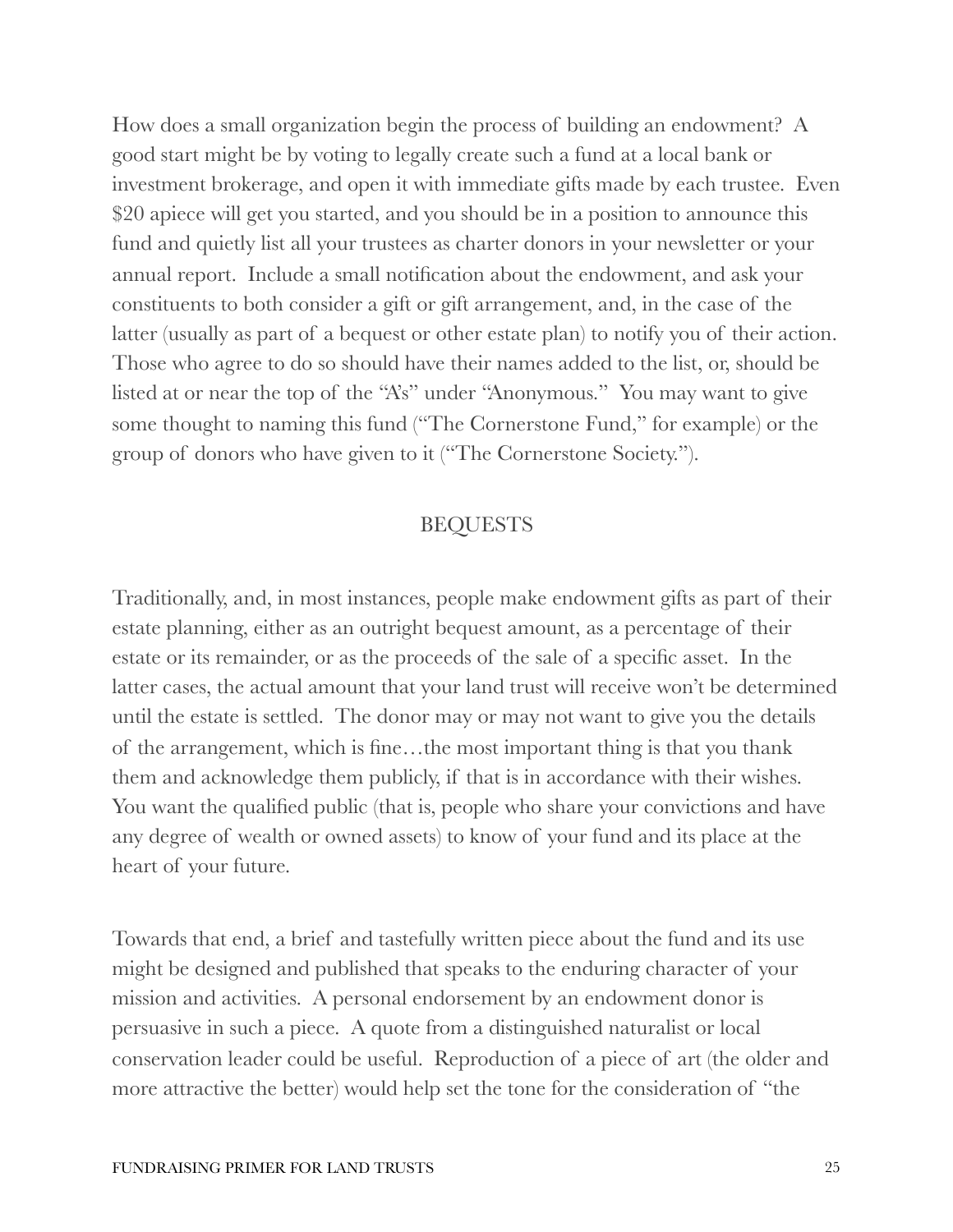long view." You will want to close the piece with a "next steps" notification that might include your contact information, a sample of specific bequest language, reference to your financial institution, and your 501c number. You will, in all cases, want to include notice that a prospective donor should consult with their own attorney or tax advisor while in the process of considering or making such a gift. And, as in any communication, include thanks for the consideration of the reader.

Your development committee should devote some time (perhaps before spring every year) to consider who in your donor base might be personally approached about such a gift. The best qualified person to do this is a person who has already made such an arrangement, of any size, themselves.

You might make your published piece the subject of a meeting with an established and respected attorney or financial planner in town. A good attorney is often asked for advice, and it will be useful if such people are familiar with your work.

## PLANNED GIVING

Over the course of the last several decades, a number of giving vehicles have been written into tax laws that provide added flexibility and dimensions of financial benefit to donors of substantial assets. These may include annuities, lead trusts, remainder trusts, and other arrangements that may be of great interest to donors of considerable means and that can result in substantial benefits to your land trust endowment. While it is useful to be aware of the dimensions of these arrangements, you may want to take care that specific applications are best blueprinted and completed by a professional who is engaged by the donor involved, and who is thus aware of the entire tax implications of the proposed arrangement. You may benefit greatly from the involvement of a volunteer who is conversant with the latest changes in tax laws, but you would be well-served to take additional steps to insure that the donor's actions are the results of advice provided by a professional who is in their employ. If the size and complexity of such a gift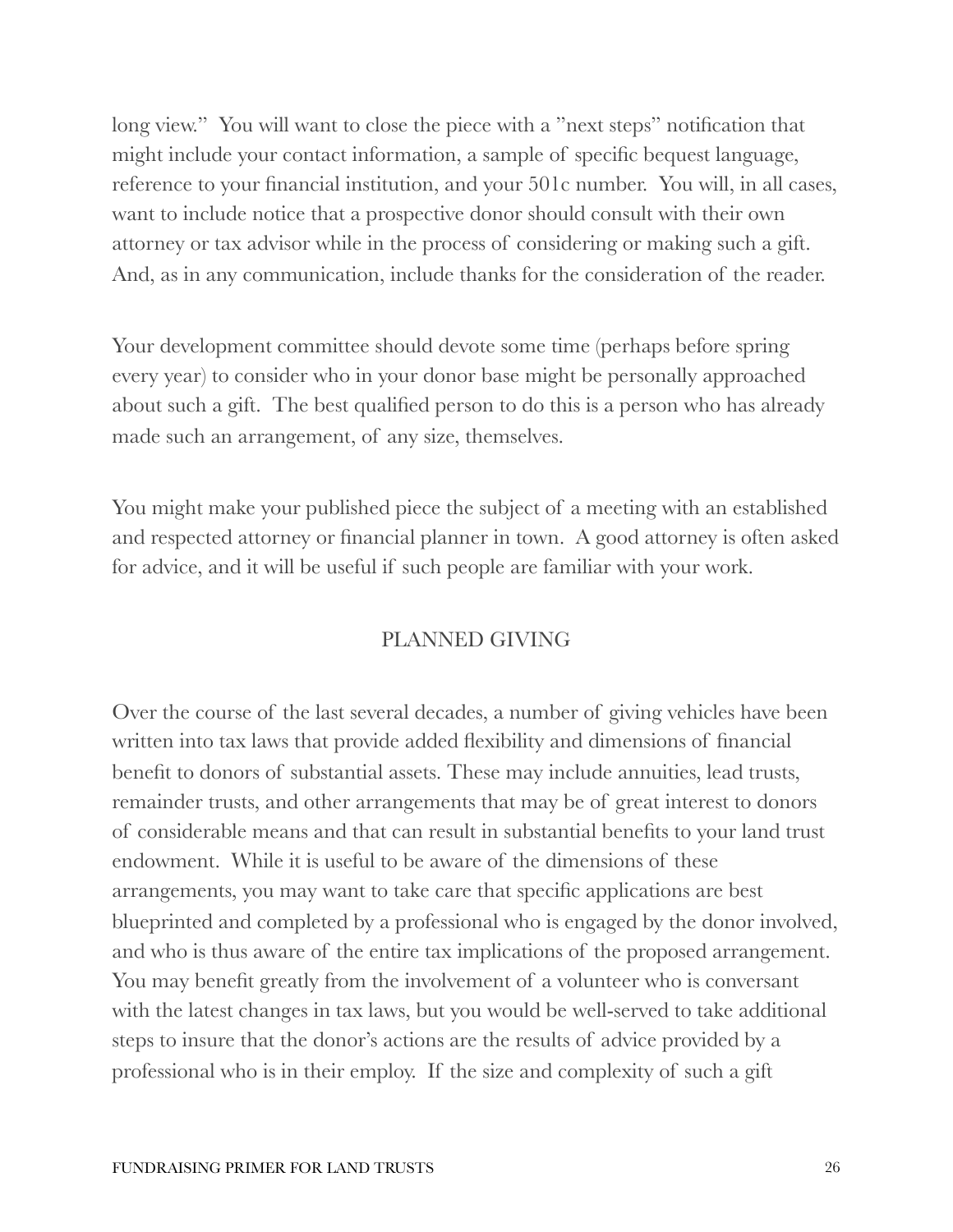warrants it, your organization may consider retaining its own professional advice during the construction of such an arrangement.

## **CONCLUSION**

As we will discuss in the next chapter, your endowment "prospecting" should be the natural result of all the work you do during the course of the year. But if you aren't aware of the constant presence of the future prosperity of your organization in the work you do, it is likely that your donors won't be aware of it, either, or at least not as aware of it as you'd hope that they would be. Sooner or later, all of us and all of our donors will pass away, and most of us will leave some of their assets to people and causes that they have cared deeply about. You would serve your mission well if your activities have resulted in the thoughtful consideration of your organization in the "rolls that are called up yonder."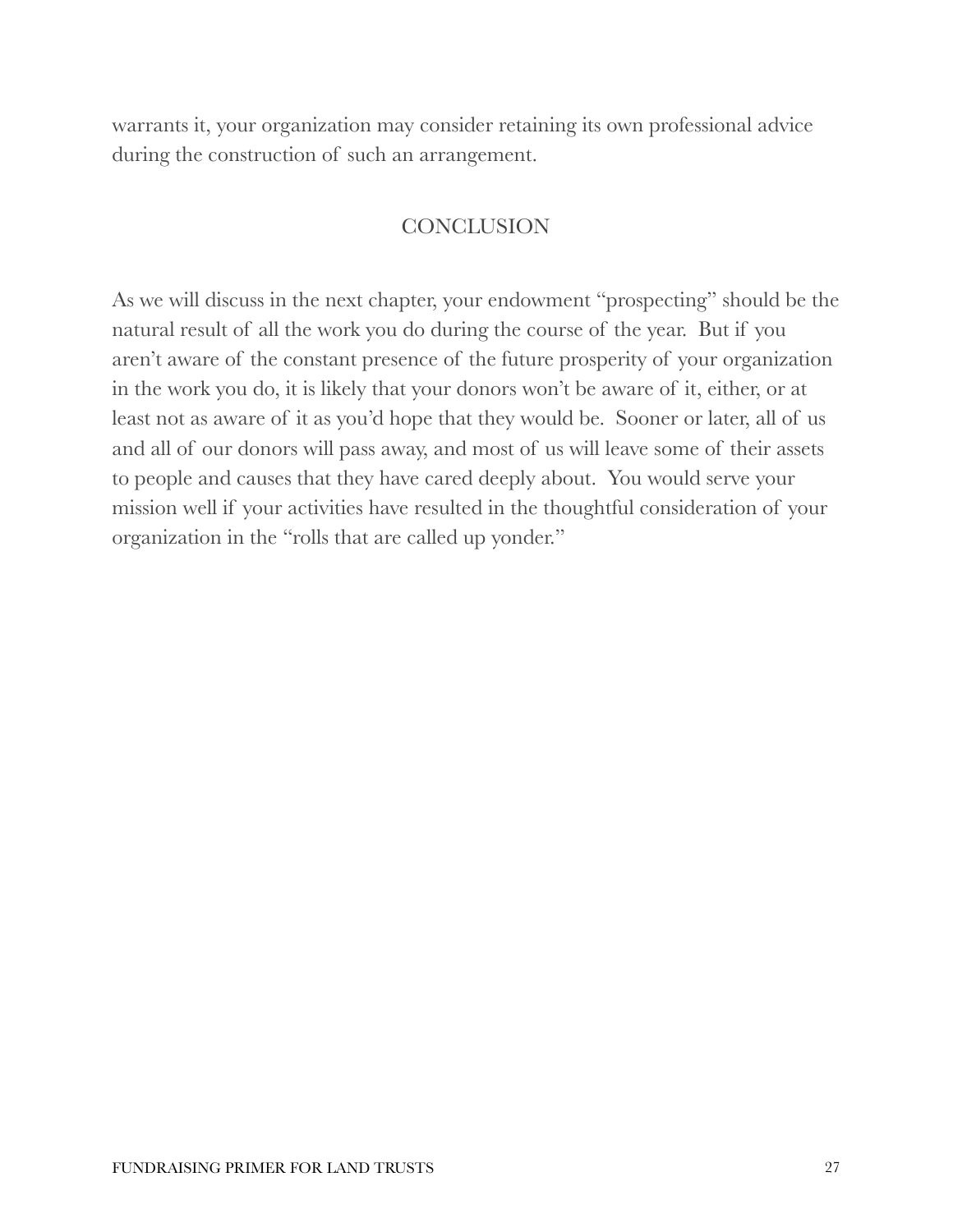## Development Through the Land Trust Year INTRODUCTION

Every January, individuals and institutions have the chance to take a deep breath after the holidays, to assess where they are in life, and to resolve to make specific positive changes over the course of the coming year. While it is important to "take a break" after the frenetic pace of the fourth quarter, it is also vital that we use this opportunity to do the sort of reflection and planning that can lead to growth in our ability to best function in support of our mission. As conservationists (and, really, as volunteers in the service of any non-profit mission) we are engaged in a long relay race through the ages. Each year we have the opportunity to run a good "leg" that connects the accomplishments of the past with our aspirations for the future.

## ASSESSMENT AND SHORT TERM ACTION

In the short run, we can take a look now at the results of our Annual Appeal, both in terms of overall financial capacity and in terms of specific donors. The former, of course, has practical implications: do we have enough money on hand to meet your obligations for the coming year, or are you headed for a deficit if you don't come up with new resources? If it looks like you'll have a shortfall, you will have decisions to make about some combination of throttling back on your budget and/ or coming up with new revenue sources.

In any case, the year, like all things, should start with gratitude, and all donors to the Annual Fund should have received a prompt, personal thank you letter that references the date, the amount, and the purpose of their gift (Example: "On behalf of the volunteers and members of the Big River Conservation Trust, I am writing to thank you for your generous gift of \$100 in support of the Annual Fund, which we received postmarked December 29, 2018….") It's a bit tedious, but you may want to keep a Xerox copy of your signed letter, together with a copy of the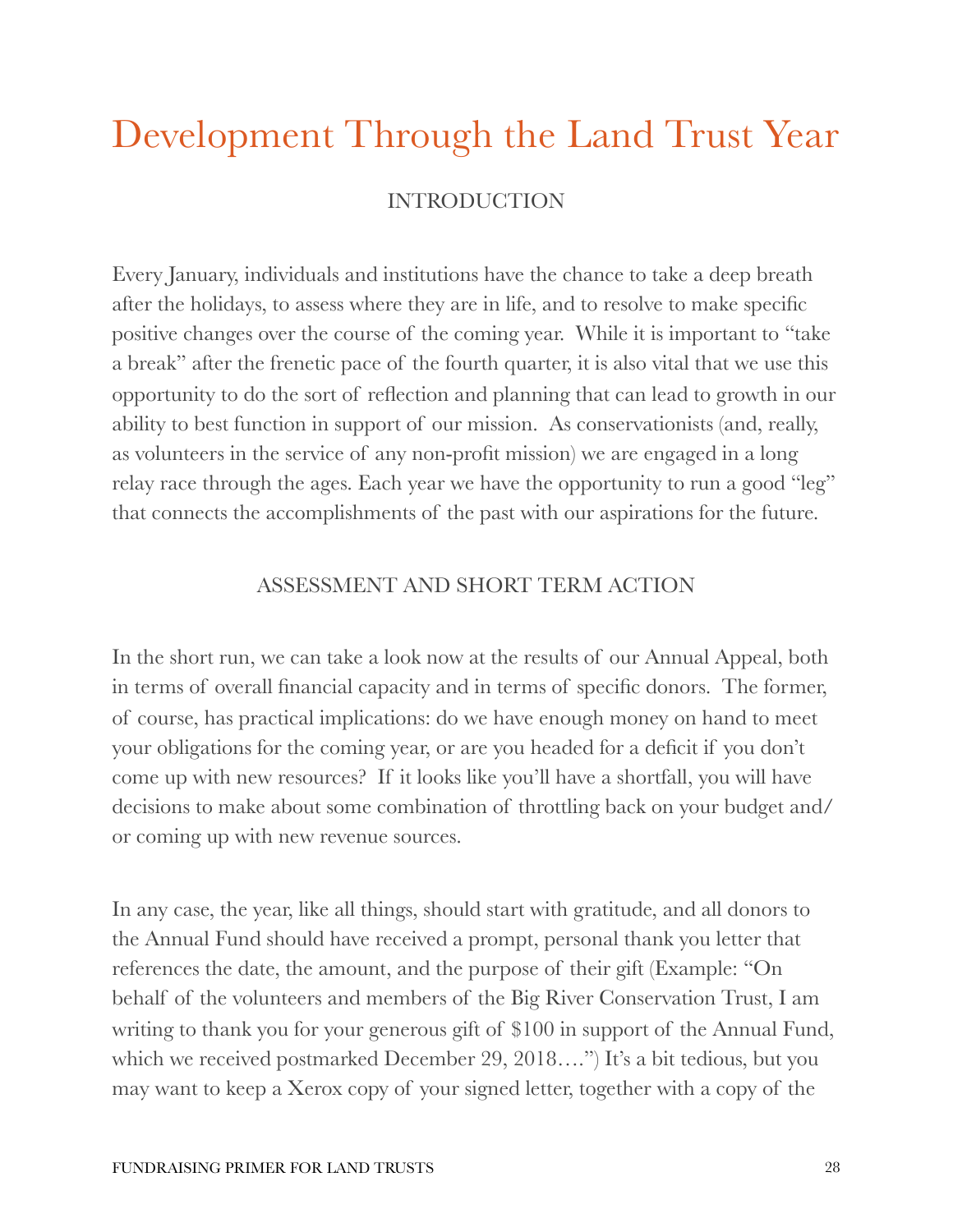check and the postmarked envelope that it came in, in case a donor misplaces the original and calls you up frantically while they're doing their taxes in April!

At the same time, you should be analyzing the individual specifics of the campaign along three parameters: continuity, increase, and shortfall. In the first instance, you should be aware of who has been the steadiest in their support over the years, and, more to the point, these people should know that you are paying attention! A hand-written note that says: "We are gratified at the thought that you have been supporting the Trust now since 1989…" is at least polite, and may be a signpost for a donor who is deciding what causes are the most important to include in their bequest plans.

A second category is that of increased donations. If your \$100 donor just sent you a check for \$500, a quick note or phone call to "thank you for your extra measure of generosity this year!" is, literally, the least that you can do. A personal call for a visit and a cup coffee at some point would be another good idea.

And the third category is that of regular donors who you have not heard from. You do not want to lose either their income or their loyalty here, so these folks should get a personal letter early in February that reminds them of your plans for the coming year, acknowledges their past generosity, and asks specifically for a repeat of the amount of their last gift. In the case of a major donor or a long-term supporter, a personal call or get-together for a cup of coffee may be in order.

You should be prepared to respond gracefully and humanely to supporters who, in one way or another, communicate to you that they are financially unable to send a check due to temporary crisis or permanent change in circumstance. In such cases, I would strongly recommend that you make such persons complimentary members and keep them "on board" for good, both yours and theirs.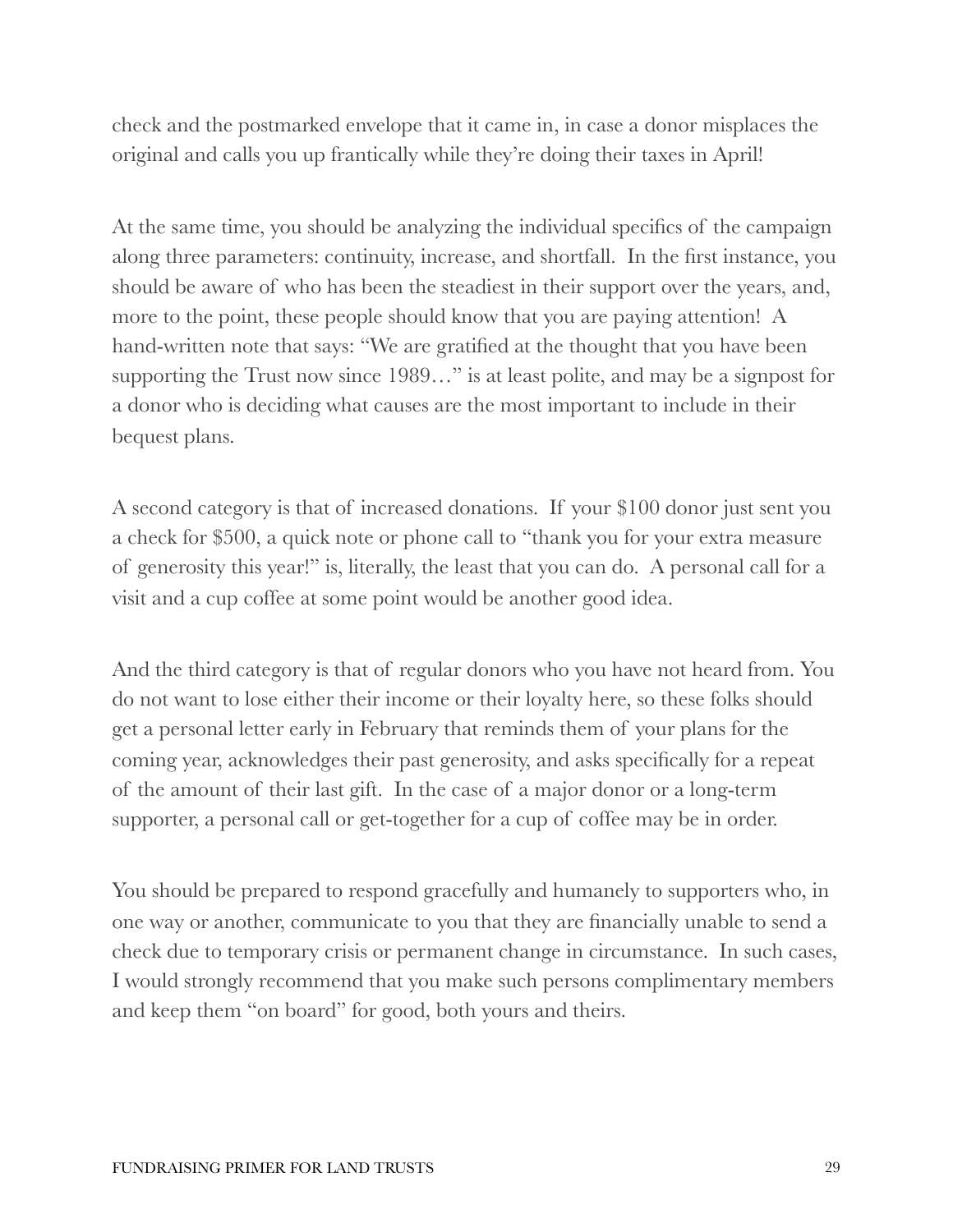### VOLUNTEER CAPACITY AND MANAGEMENT

Having taken care of the past year and positioned yourselves to move forward, your next step should be to assess what you have for volunteer resources in the development realm for the coming year. If you are a "one-person" shop, or one of only a few members who are willing and able to engage in development work, then acknowledge that reality, right from the outset. Rather than set ambitious plans that leave you burned out (which the organization cannot afford), you should concentrate on doing the essential things in a reasonable manner…while attempting to recruit a bigger team for 2020.

The second point in this regard is to keep in mind that volunteers tend to do best what they like to do. The person who excels at trail maintenance may be a dismal financial analyst, the person who likes to throw parties might be a horrible public speaker…and so forth. Matching the personality and preferences of the volunteer well to the task is the first step to creating a strong and a crisis-free organization. Every volunteer should make a commitment based upon a written "job description," every volunteer should be thanked as a major contributor to the organization, and every board of directors should act swiftly and humanely to address mismatches if it has become clear that they are producing counterproductive results.

#### **PRIORITIES**

Having determined what the capacity is of your human resources, you can proceed to make reasonable plans for the year ahead. Slow and steady wins the race here, a focused and sustained effort over ten or twelve months will be much more manageable (and much more productive) than a crisis-oriented "blitz" next November, after the cold winds of financial hardship begin to blow across the life of your mission. If your membership support can be seen as a kind of garden, now is the time to determine the scale and focus of your activities as you prepare to order seeds, fertilize, plant, and cultivate in proportion to your intended harvest.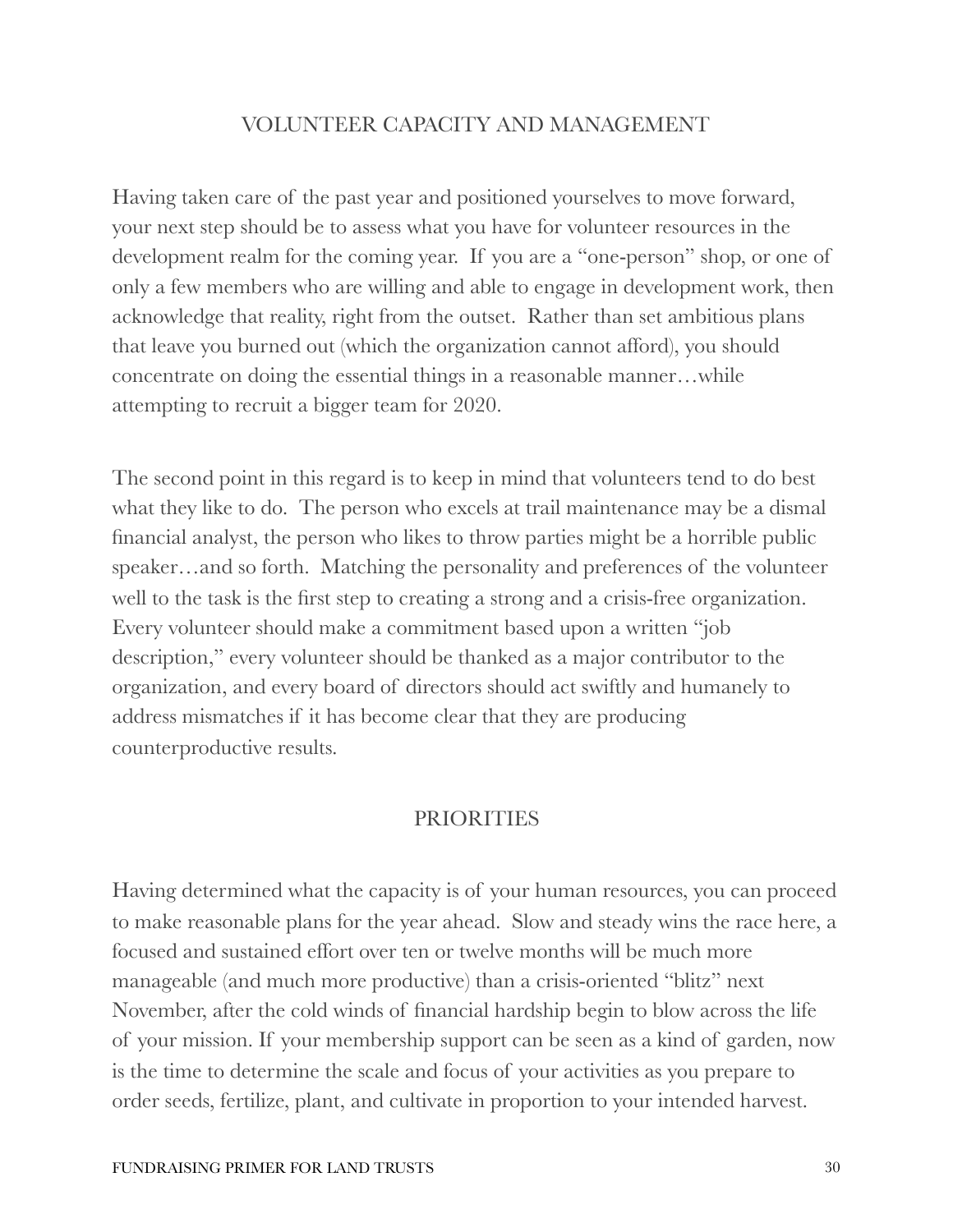## COMMUNICATION AND RELATIONSHIPS

In the Old West of the Silver Screen, the 6-gun was said to be the great equalizer; in the modern world of small non-profits it is a combination of communication and relationships that allow you to "compete with the big guns." As in so many other instances, it is important that you develop a sense of personal style that reflects both your organization and the citizen-communities that it serves. You have at your disposal a combination of personal contact, letter-writing, printed publications, the internet, and media coverage with which to buttress your case and your cause. Which of these methods you use, and in what proportion you deploy them, is a formula that you will want to try out and establish on behalf of your organization. There is no "right way" until you define through experience it for yourself, but there is also no shortage of "wrong ways," and these are in abundant evidence, regrettably, in the modern world.

#### PERSONAL CULTIVATION

"People give to people." If you have to pick one mantra to remember in fundraising, I'd suggest that this might be your best bet. You might begin, depending upon the capacity of your volunteer human resources, by choosing the ten biggest donors you should see in person in the course of the year, as well as ten people who have major capacity but who are not donors (or who are at well below the level that you believe that they are capable of). That is two calls per month between February and November for each development volunteer, not an overwhelming commitment, and one that can be flexed up or down as your circumstances permit or require.

The mechanics of a personal call can be described in great detail, but the bottom line is really quite simple. After expressing your gratitude, your questions to the former might be in regard to their continued support of the land trust, and to the latter to determine if they would consider playing a supportive role with the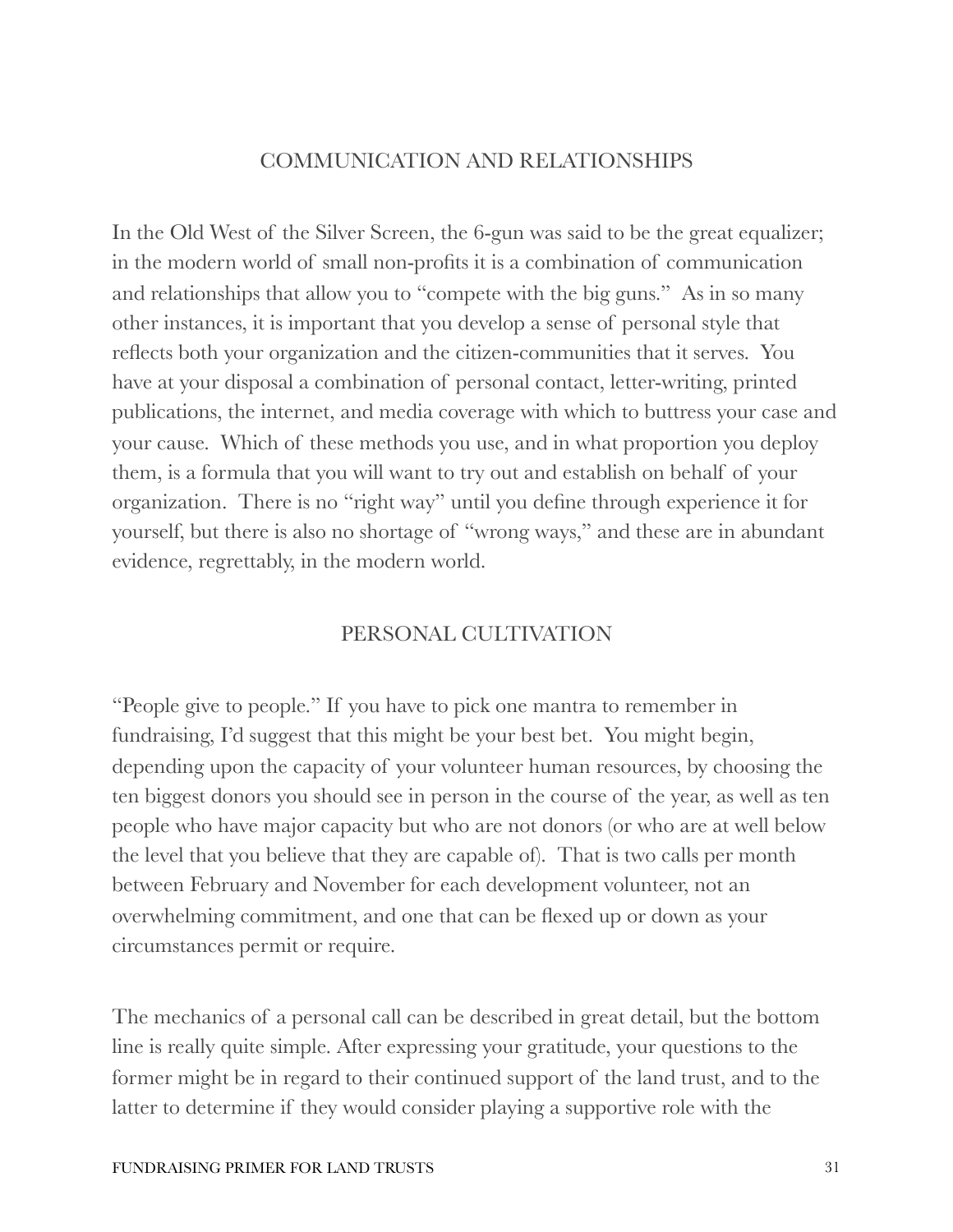organization. And, in each and in all cases, inquiring as to the reasons why they would (or wouldn't) consider doing so. You are here as much to listen and to learn as you are to promote, and that is a good thing to keep in mind.

You certainly should be ready to present a verbal outline about the organization to a donor or a prospect, but by far the most important thing you can communicate is why YOU are involved as a volunteer, and the reasons that you feel good about your donation of time and talent. If someone asks a detailed question (how many nesting pairs of loons are there in Squam Lake?) don't feel compelled to know (or to guess) the answer. You have the opportunity here to find the information out and to get back to the person with the correct information.

An analogy here can be made to romantic coupling: a conversation that leads to another conversation, a cup of coffee, a dance, a date, and perhaps a relationship. …of some sort and dimension. The ball is in your court; the job is to start it rolling in a direction that may end up resulting in any number of potential desirable outcomes: a gift, a volunteer, a potential trustee, a bequest, or a reference to other opportunity.

## PUBLICATIONS AND MEDIA

As in the case of the personal call, this is a subject about which volumes can be written, and have been in many cases. Suffice to say that you will benefit greatly by having a printed, hard copy identity piece, by having attractive and effective mailings, and by a regularly updated presence on the internet. Those things said, you should not allow these media "tails" to wag the "dog" of your mission, your time, or your budget. Following are a few points about each of these media.

Your printed brochure should be attractive, designed and compiled for a lengthy shelf life, and should combine succinct writing coupled with photographs of wildlife, photographs of scenery, photographs of children and volunteers outdoors,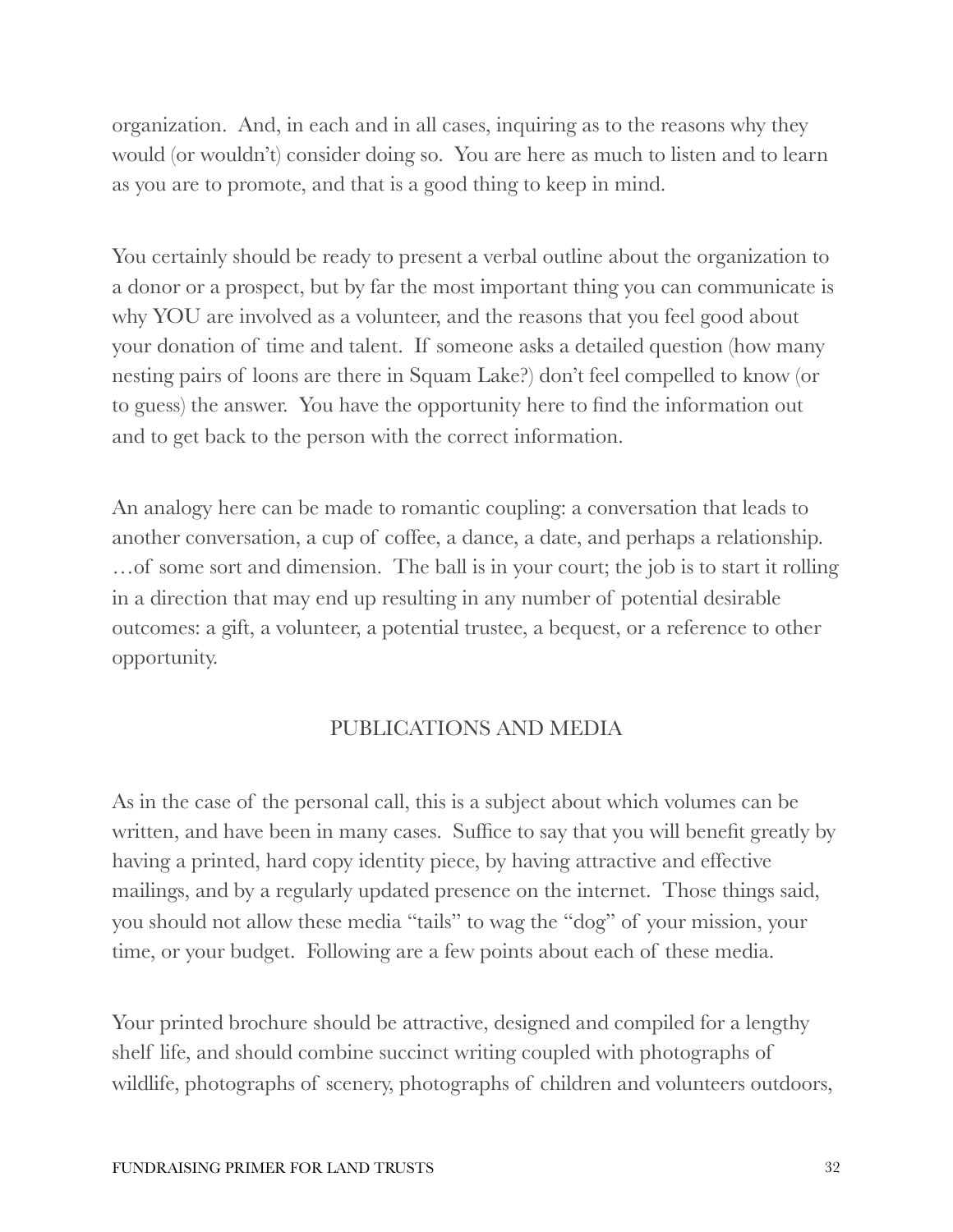maps, data, and "next steps" reference points. Standard 8 1/2 x 11 format is probably best. Take your time with this; if you are proud of it, you will be likely to circulate it freely and effectively.

Newsletters (with whatever frequency you choose to publish them, but in any case centered around a September Annual Report) are a great tool to keep your base informed and in touch. These need not be long and involved, and can be much in the realm of "news" (wildlife sightings, volunteer activities, "save the date" notices, etc.). They can also be the focus of an annual report of all gifts (should you decide to do so) a well as a valuable and repeatable notice of your capital and, especially, your endowment needs.

A Facebook page or website can be a very useful tool, but internet material has somewhat less of a shelf life than a haddock and thus needs to be consumed and refreshed frequently. Wildlife information, special events, promotional pieces on stewardship activities, and the like are all good fodder for a broad and revolving internet presence. A word of caution: it would probably behoove an organization not only to refresh content frequently, but also to daily monitor and curate comments and posted "links out" to avoid having the site hijacked for political, personal, competitive, or otherwise off-mission purposes. A website left unattended is the equivalent of an automobile left on a busy street with the keys in it.

#### EVENTS

Special events can be a useful tool in the life of a land trust, but they should be constructed so as to "do no harm" to the organization's budget or time constraints. Overhead costs should be carried by special purpose donors; in no case should a land trust risk using operating funds to underwrite a special event that might or might not break even. Easiest to manage in this realm are living room wine-and cheese events and guided hikes or talks. Concerts, exhibits, lectures, and tours are all part of a realm of possibilities that should be carefully evaluated and planned for, lest they take on a life that consumes vital and finite resources that are best deployed closer to life of the mission itself.